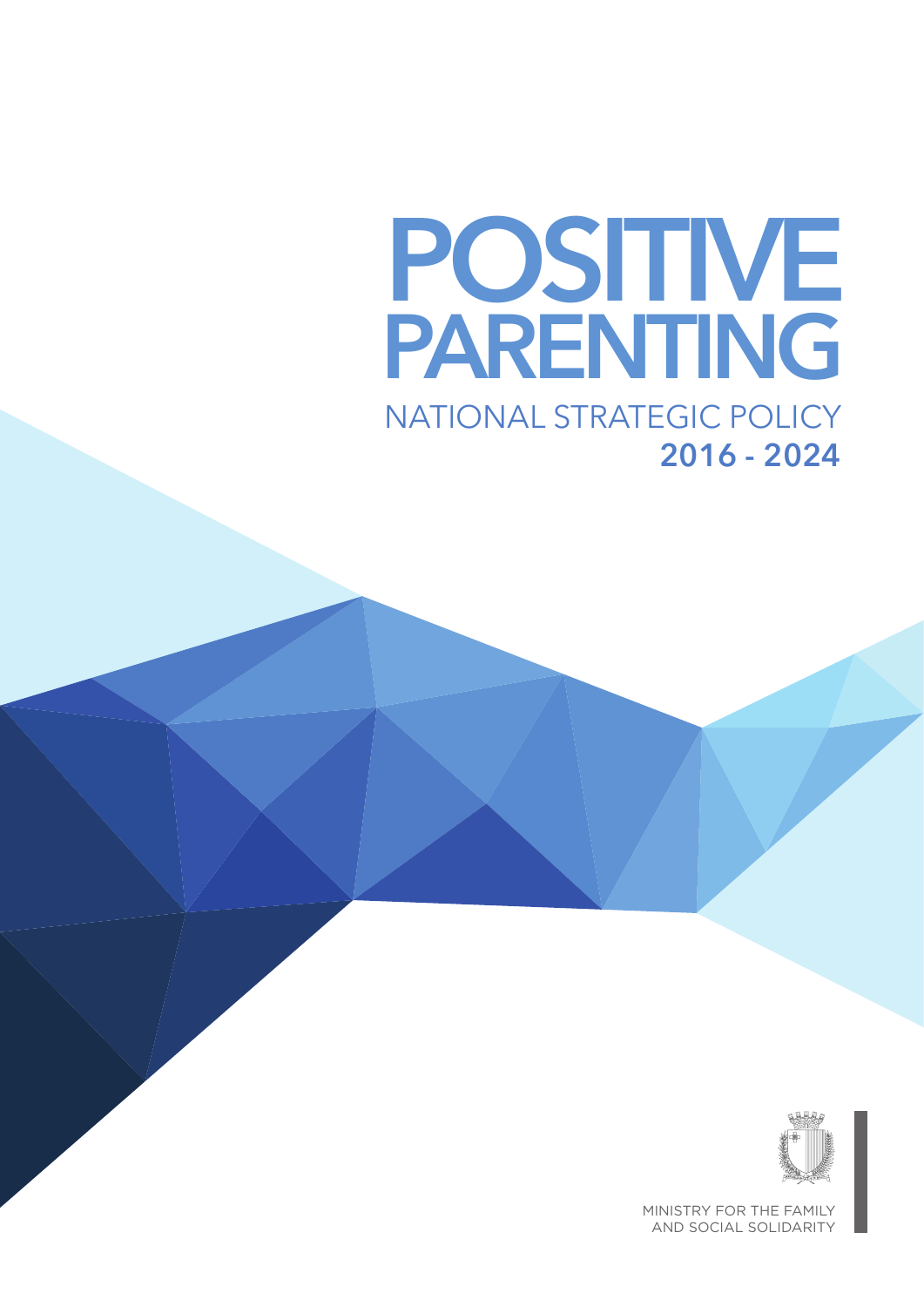The Department of Family Studies within the Faculty for Social Wellbeing at the University of Malta would like to thank the various Ministries, entities, professionals, parents and children who participated in the consultation process following the launch of the Draft Copy of A Positive Parenting Policy for Malta.

#### **AUTHORS**

Professor Angela Abela Ms. Ingrid Grech Lanfranco

#### **CRITICAL REVIEWERS**

Mr. Joseph Abela Ms. Claire Casha Dr. Katya DeGiovanni Mr. Daniel Mercieca Dr. Clarissa Sammut Scerri Dr. Sue Vella

#### **RESEARCH OFFICER**

Ms. Claire Casha

#### **POLICY COORDINATION**

Mr. Joseph Borg

#### **TRANSLATION**

Mr. Charles Flores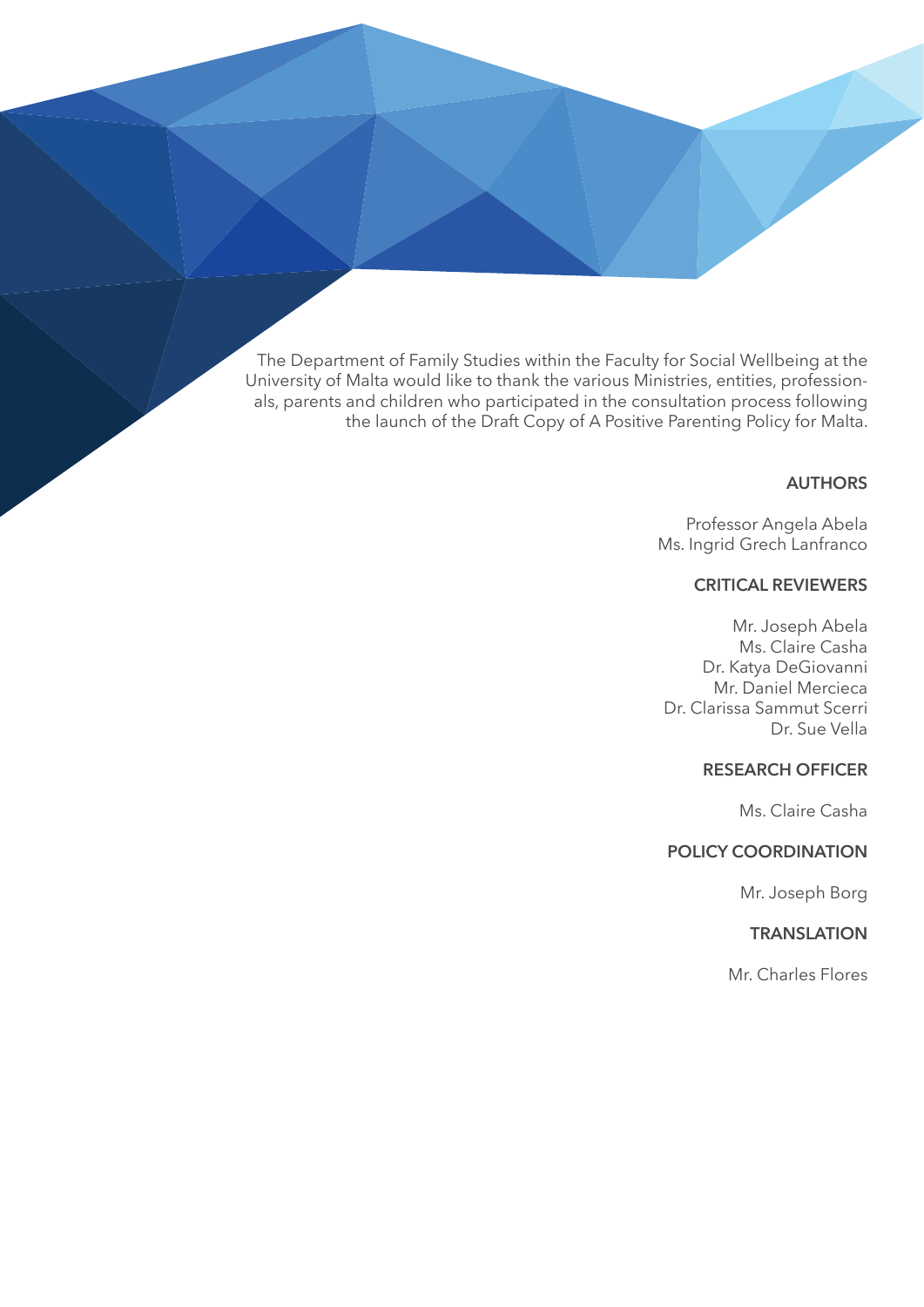## **CONTENT**

- Foreword: National Strategic Policy for Positive Parenting **4**
- Minister's Foreword **5**
- Executive Summary **6**
- 1. Preamble **7**
- 1.1 Introduction **7**
- 1.2 Indicators of the Need for a Positive Parenting Policy **7**
- 1.3 Definition **8**
- 1.4 The Philosophy **8**
- 2. Background **11**
- 2.1 The Changing Context **11**
- 2.2 Current Services and Challenges Faced **12**
- 3. Actions and Policy Recommendations **15**
- 3.1 Building on Existing Services **15**
- 3.2 Positive Parenting in the Health Sector **16**
- 3.3 Positive Parenting Within Childcare Services and Schools **19**
- 3.4 Family Court **21**
- 3.5 The Role of MFSS in the National Strategic Policy for Positive Parenting **21**
- 3.6. The Delivery of Parenting Programmes in the Community **27**
- 3.7. Home-Based Therapy Services **28**
- 3.8. Training in Multi-Systemic Therapy **28**
- 4. The Setting Up of a Forum for Children Within the Office of the Commissioner for Children **29**
- 5. Making it Happen **31**
- 5.1. Commitments With Timelines for Delivery **31**
- References **32**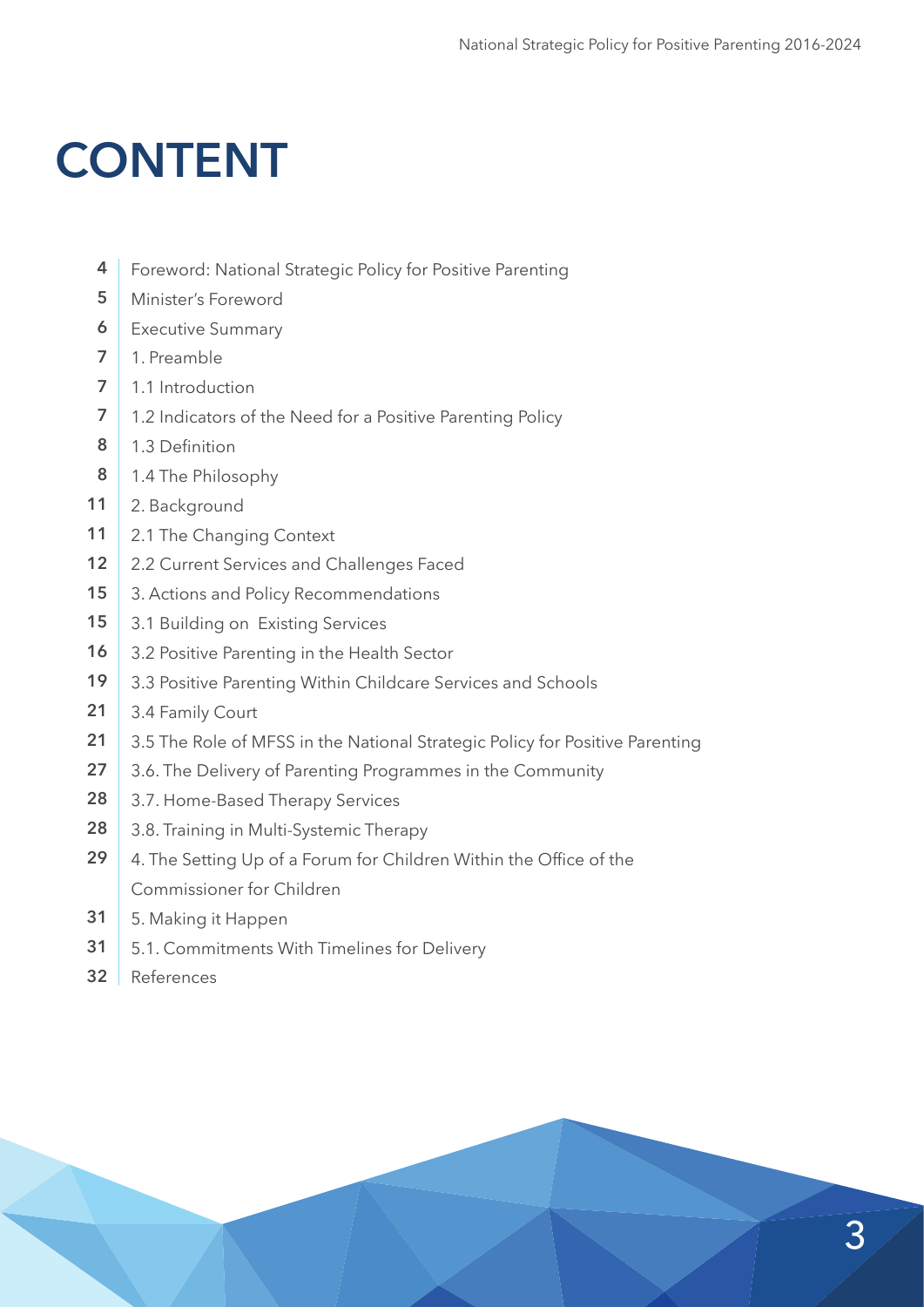### FOREWORD: UNITED NATIONS SPECIAL REPRESENTATIVE OF THE SECRETARY GENERAL ON VIOLENCE AGAINST CHILDREN



The United Nations Convention on the Rights of the Child is the world's most widely ratified human rights treaty and calls for a paradigm shift in the way a society considers and treats children. Since its adoption in 1989 it has been complemented by three important protocols which consider critical areas of concern for the realization

of children's rights. Along with other international human rights instruments, the Convention and its Optional Protocols provide a firm normative foundation to prevent and address violence against children in all its forms.

The Convention introduced a new vision of childhood, one where children are not passive recipients of charity or welfare services. They are subjects of rights and agents of change who should grow up in a family environment characterised by an atmosphere of happiness, love and understanding. They are individuals who are entitled to the respect for their views; and to benefit from support, guidance and advice to gain evolving skills and abilities to exercise their fundamental rights with growing autonomy.

The Convention recognizes the crucial role of the family in children's development and well-being and in the safeguard of their rights, including the right to protection from violence, abuse, neglect and exploitation. While States have to respect parents' primary responsibility for providing care and guidance to their children, they are also requested to support parents in their child caring responsibilities, including providing material assistance and support programmes, including good parenting and early childhood initiatives. This is crucial to prevent children's separation from their families, unless such a decision is needed in the child's best interests.

According to recent research, more than 1 billion children are victims of violence every year around the world. The figure is so daunting that we may feel overwhelmed and tempted to look at violence as a fate. But we should not. As the UN Study on Violence against Children highlighted 10 years ago, "Violence is never justified and can always be prevented".

Although many incidents of violence happen within the family, the family is also the ideal environment to foster a culture of peace and non-violence, for children to appropriately learn to prevent and respond to violence, to develop resilience and acquire coping and conflict resolution skills, to become self-confident and even stand up for those who may need help.

Unfortunately, life can be tough for many families and stress levels may make it difficult for parents to cope and create the best possible environment for their children to reach their full potential. Some forms of violence, such as corporal and humiliating punishment of children within the family, are still tolerated and even condoned by many in society. Yet, research proves that both children and society pay a high social and economic price when boys and girls experience such violence in childhood.

The government of Malta's courageous step to scale up and support positive parenting stems from the country's genuine commitment to upholding children's rights and to strengthen families. The National Strategic Policy for Positive Parenting has all the ingredients of an integrated, inclusive, thorough and sustainable strategy to support families' evolving needs to care for and protect their children. The participation of children in the policy development and implementation will no doubt ensure a clear focus on the issues that matter most in their lives. This policy is also an important step in Malta's efforts to reach many of the targets in the 2030 Agenda for Sustainable Development, especially the violencerelated targets with the ultimate goal of investing in the nation's children and ensuring every child grows up free from violence.

It is indeed High Time to end violence against children, everywhere and at all times. We have to strengthen and support families to become safe places and "circles of non-violence". As we implement the sustainable development agenda we must strive for a world of dignity for all, let us stand united for children's rights in families and societies at large. The sum of all our forces will be zero. Zero violence against children. I am confident this new and important National Strategic Policy for Positive Parenting will help make ZERO everyone's favourite number.

**Marta Santos Pais** | United Nations Special Representative of the Secretary General on Violence against Children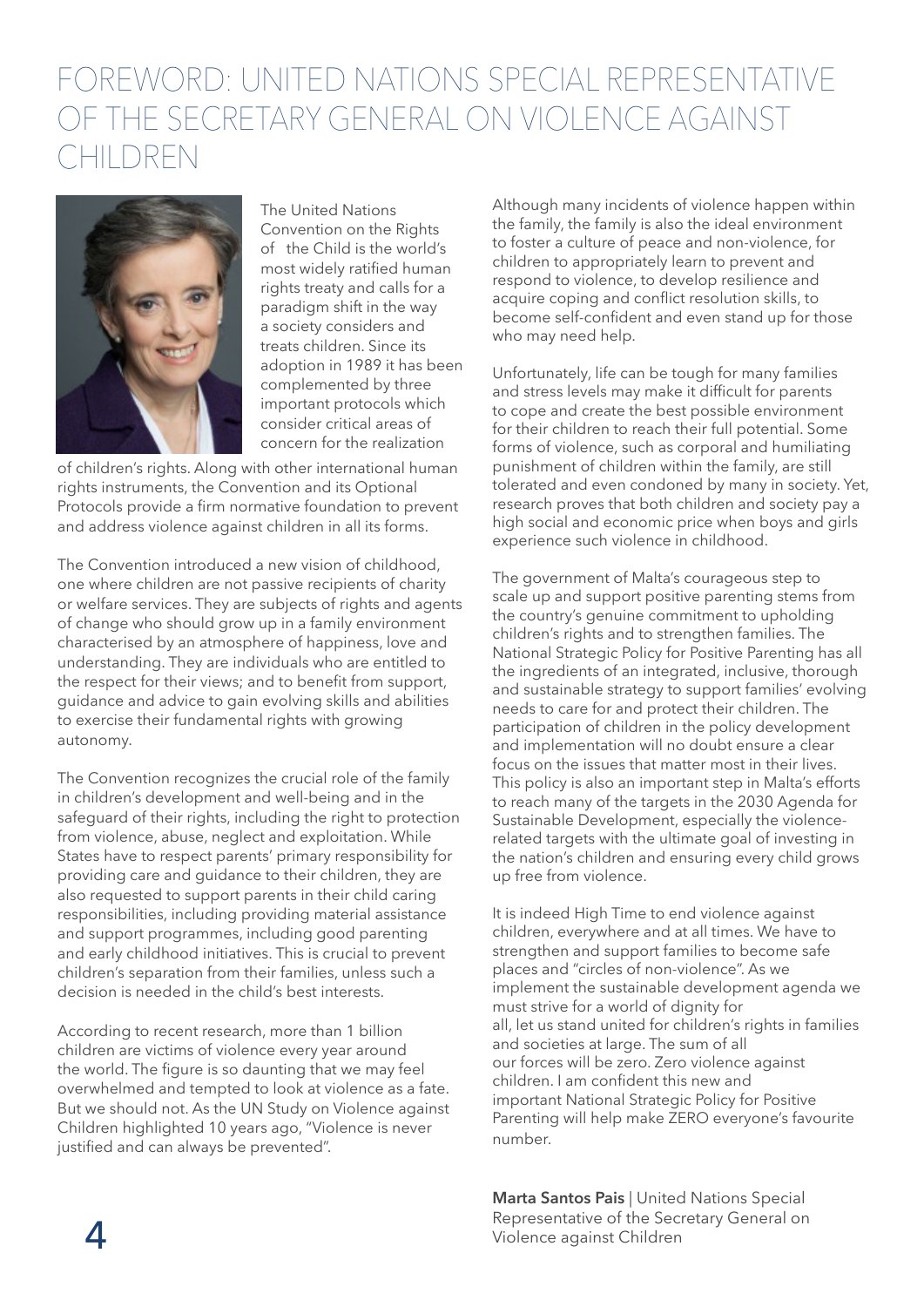### FOREWORD: MINISTER FOR THE FAMILY AND SOCIAL SOLIDARIT



We believe that policies should always be family centred. Services should always be directed for the needs of the families. With this foresight and forward thinking we are launching the Positive Parenting Policy. A number of services focusing on the family already exist, but there are some lacunae in the system. The main objective of this policy is to fill the void that exists, ease synergy and coordination between the whole spectrums of services.

Our diversified services, strive to advocate the importance of a positive relationship between the children and parents as early as possible. Importance will be given to parents with children with difficult behaviour, disability or educational problems. This National Strategic Policy for Positive Parenting is only one in a series of policies and laws that will focus on the families with a

special emphasis on the children.

Emphasis is being made on the need that new and existing services in Social Welfare, Health Department and Education Departments continue to be fine-tuned. Coordination between all stakeholders is imperative so as positive parenting will be instilled in parents as early as possible. A task force will be appointed with representation of all stakeholders to ease the transition from one service to another without any unnecessary bureaucracy.

Having policies that are well researched and vastly consulted upon is good start, but it is of utmost importance to have evidence based programmes. Therefore in the coming weeks my Ministry will be introducing two programmes in Malta two programmes that has been already been used successfully in foreign countries. A number of our employees will be trained by foreign professional trainers in Positive Parenting.

The main aim of the Positive Parenting Policy is to keep strengthening Maltese and Gozitan families. A positive relationship between the children and their parents is the key for success of our future generations. This policy is one in a string of initiatives and measures intended by the Government to motivate our families and children out of poverty of every sort or form.

Miland Jamy

**Michael Farrugia** Minister for the Family and Social Solidarity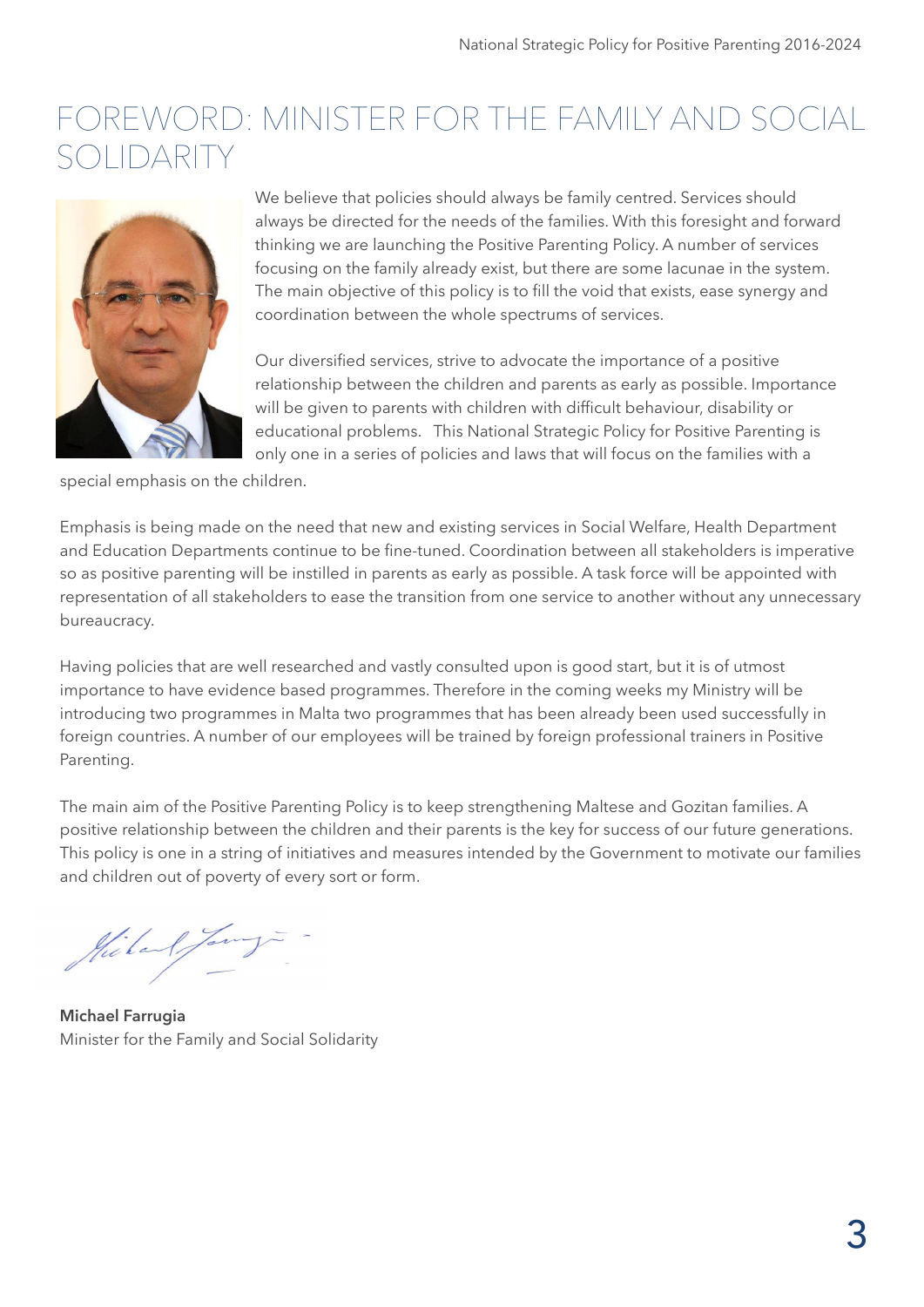### EXECUTIVE SUMMARY

A National Strategic Policy for Positive Parenting 2016-2024 is based upon the premise that a positive approach to parenting is considered an investment in the future of Maltese society. The adoption of such an approach is considered to be both cost-effective as well as a major support for parents as they face today's challenges. Positive parenting refers to parents' behaviour (or that of individuals designated to this role) which prioritises children's best interests in order to help them grow in an environment that is free from violence and conducive to their healthy development, while at the same time providing all the necessary guidance and support. The Strategic Policy on positive parenting specifically aims at building and sustaining a positive culture and infrastructure for parents and their children, where parents are supported in various ways to fulfil their role to the best of their abilities.

The development and implementation of this Strategic Policy is embedded in a cultural context where work-family balance is prioritised through family friendly measures. This in turn empowers and enables parents to participate in the upbringing of their children and provides the necessary support such that new parents can have their desired number of children.

Throughout this Strategic Policy, a number of universal interventions that build on current services are proposed such that the importance of preventive work with both parents and children is highlighted. A number of evidence-based preventive and interventive parenting programmes at different stages of the family life cycle are also proposed. Such proposed programmes encompass various Ministries and Departments, hence creating a greater synergy to help deliver a seamless and continuous service provision. With respect to parents who are deemed to be hard to reach or mostly at risk, specialised and targeted interventions will also be provided.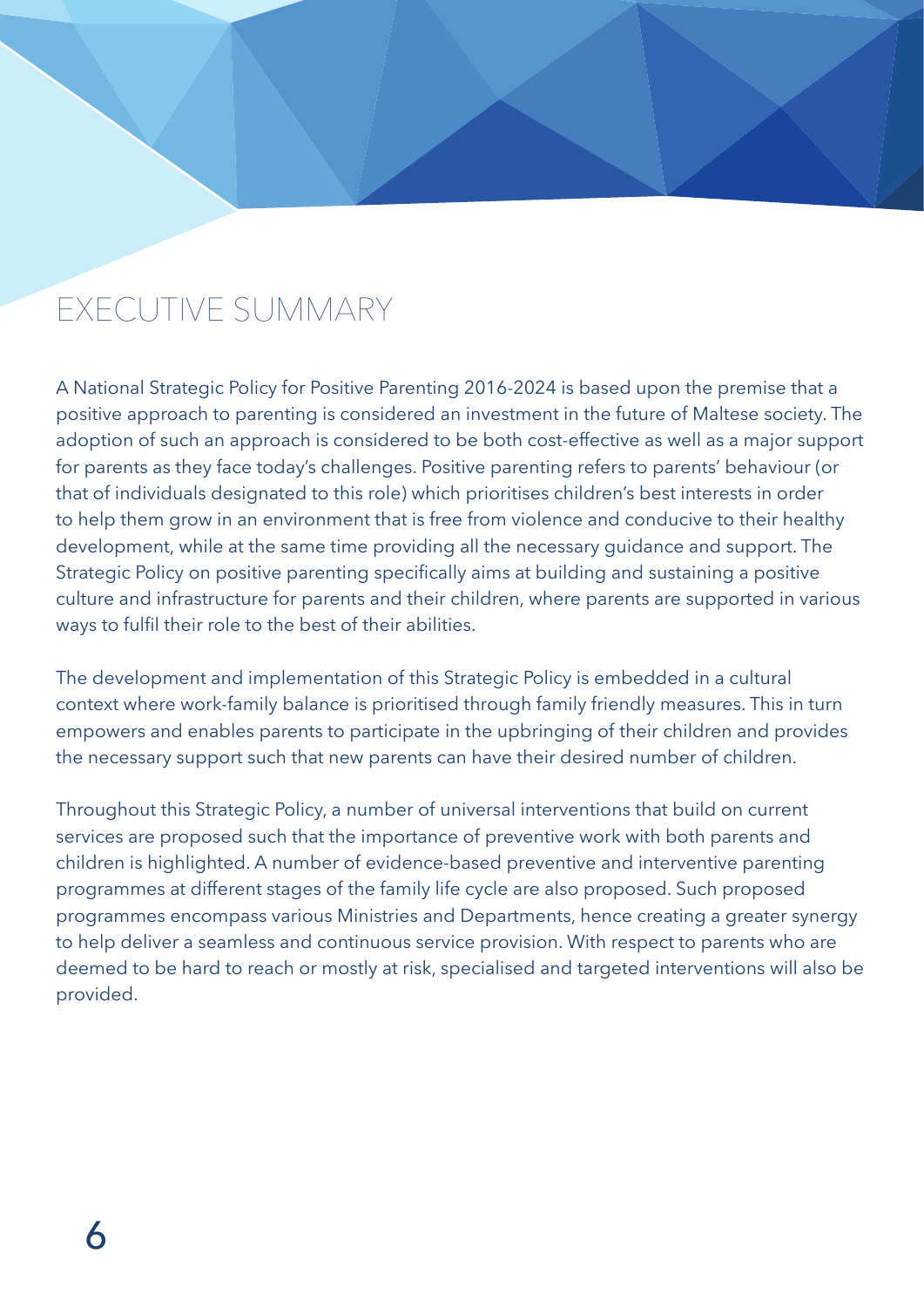# PREAMBLE **1**

#### **1.1 Introduction**

This Strategic Policy provides an important contribution to the wellbeing of society at large. Warm and caring relationships among family members have a substantial impact on children's development and their future outcomes. Children brought up in secure and stable family backgrounds tend to exhibit the characteristics of good citizens, have self-confidence, are good leaders and are socially competent in problem-solving. The present Government is committed to helping our children to flourish, a commitment which is intended to be upheld by the provision of targeted support to parents through the implementation of this Policy.

#### **1.2 Indicators of the Need for a Positive Parenting Policy**

There are a number of indicators that point towards the pressing need for a National Strategic Policy for Positive Parenting:

- The Health Behaviour in School-Aged Children survey conducted in 2009 among 40 participating countries presented a number of alarming findings. Results from this survey showed that Maltese children between the ages of 11 and 15 ranked 37th in terms of their relative ease in confiding in their mother and ranked last with regard to confiding in their father for all considered age brackets.

- Qualitative research carried out in 2013 which explored the above findings at national level in more depth revealed that children yearn for a meaningful connection with their parents and value confiding in them. However, they wished that their parents were calmer, more understanding and better able to listen to them.

- The number of children in out-of-home care has increased rapidly, from 350 in the year 2000 to 592 in 2014 (C. Farrugia Bennett, personal communication, August 8, 2014) .

- In 2013, 235 unaccompanied minors arrived in Malta (A. M. Pisani, personal communication, September 4, 2014) . This substantial addition of children in care calls for more supportive services that specifically cater for these children.

- In 2014, nearly a third (32%) of children were at risk of poverty or social exclusion (National Statistics Office [NSO], 2015, June). Hence, by the adoption of the National Strategic Policy for Positive Parenting, one would be investing in children, especially in their early years. This is even more important for children originating from disadvantaged families, whose average cognitive scores before starting kindergarten were estimated to be lower than those living in families of a higher socio-economic status (Lee & Burkam, 2002).

- In a European survey, it was reported that 15% of Maltese women reported physical or sexual violence from their current and/or previous partner whilst 37% of women revealed t hat they experienced psychological violence (European Union Agency for Fundamental Rights, 2014)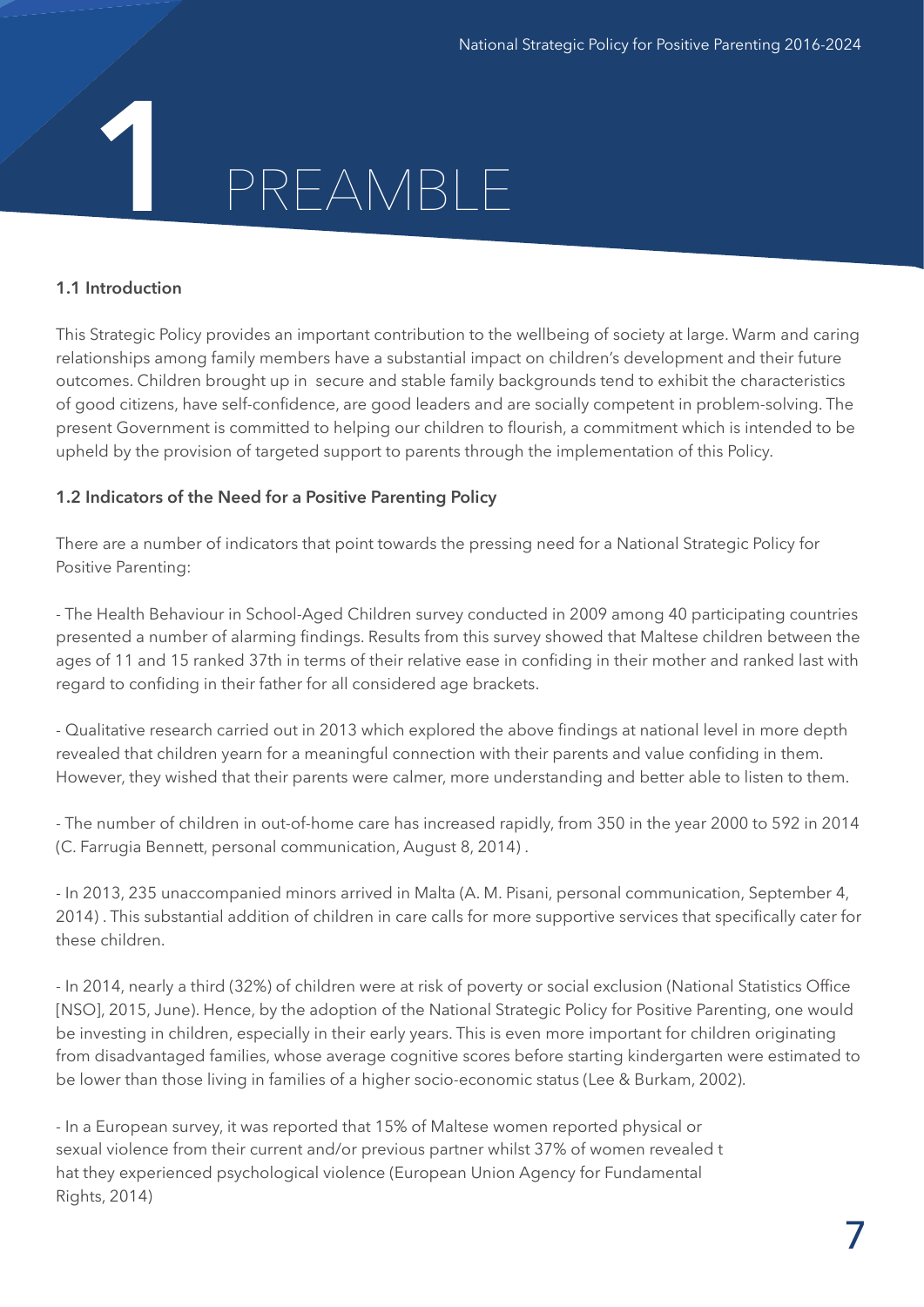#### **1.3 Definition**

The term "parenting" in this Strategic Policy refers to all the roles falling upon parents in order to care for and bring up children entrusted in their care. Nowadays a much greater shift has occurred towards positive parenting (Daly, 2007) and supporting measures for those families deemed to be at risk (Daly, 2013). Although parents are normally the primary caregivers, this Strategic Policy also recognizes that parenting behaviour can be taken up by any other individual who assumes a similar role in a child's life. This is also supported by the formal definition of positive parenting (Daly, 2007, p.144):

#### *"parental behaviour based on the best interests of the child that is nurturing, empowering, nonviolent and provides recognition and guidance which involves setting of boundaries to enable the full development of the child"*

It is essential to note that the Policy does not distinguish between a male and a female parent and also recognizes that each parent must be equally responsible for children's upbringing. .

#### **1.4 The Philosophy**

The Council of Europe Strategy for the Rights of the Child 2012–2015 (2012) and the Convention on the Rights of the Child (1990) are important sources of inspiration and reference. . In addition to the importance of parenting support, the Policy framework also considers the participation of children as active contributors to communication and decisions. By consulting children and listening to their opinion and ideas, parents will in turn be supported to increase their understanding of their children.

By empowering mothers, fathers and other significant caregivers to have a voice and share their views on parenting, this Strategic Policy enables them to mobilize their resources and use their own skills to buffer and protect themselves against potential risks. Encouraging the discussion of parenting in a positive and open manner helps parents and society at large to become more receptive to parenting information and education. People with childcare responsibilities are motivated to grow as parents and come to accept the possibility and necessity of learning about best parenting practices.

The Strategic Policy's development process evolves in a bottom-up approach. Social welfare services operating within the community will be the basis for positive parenting provision and necessary intervention. Therefore the consolidation and accessibility of universal services across Malta and Gozo need to be ensured. This Strategic Policy is also in line with the European Commission's Recommendation Investing in Children: Breaking the Cycle of Disadvantage (2013), in particular with respect to the focus on service provision relating to early intervention, prevention, treatment and follow-up. Furthermore, this Policy also follows the main recommendations of nine Member States that have attended a peer review by the European Commission which focused on the building of a coordinated strategy for parenting support (Daly, 2011).

A systemic theoretical framework is imperative in order to take into account a relationship perspective. First and foremost, a systemic approach will help to evaluate family situations from a non-blaming stance and allow us to be able to understand the impact of outer systems, including those of the socio-cultural context in which parenting is embedded. Moreover, the adoption of this Strategic Policy would signify a shift towards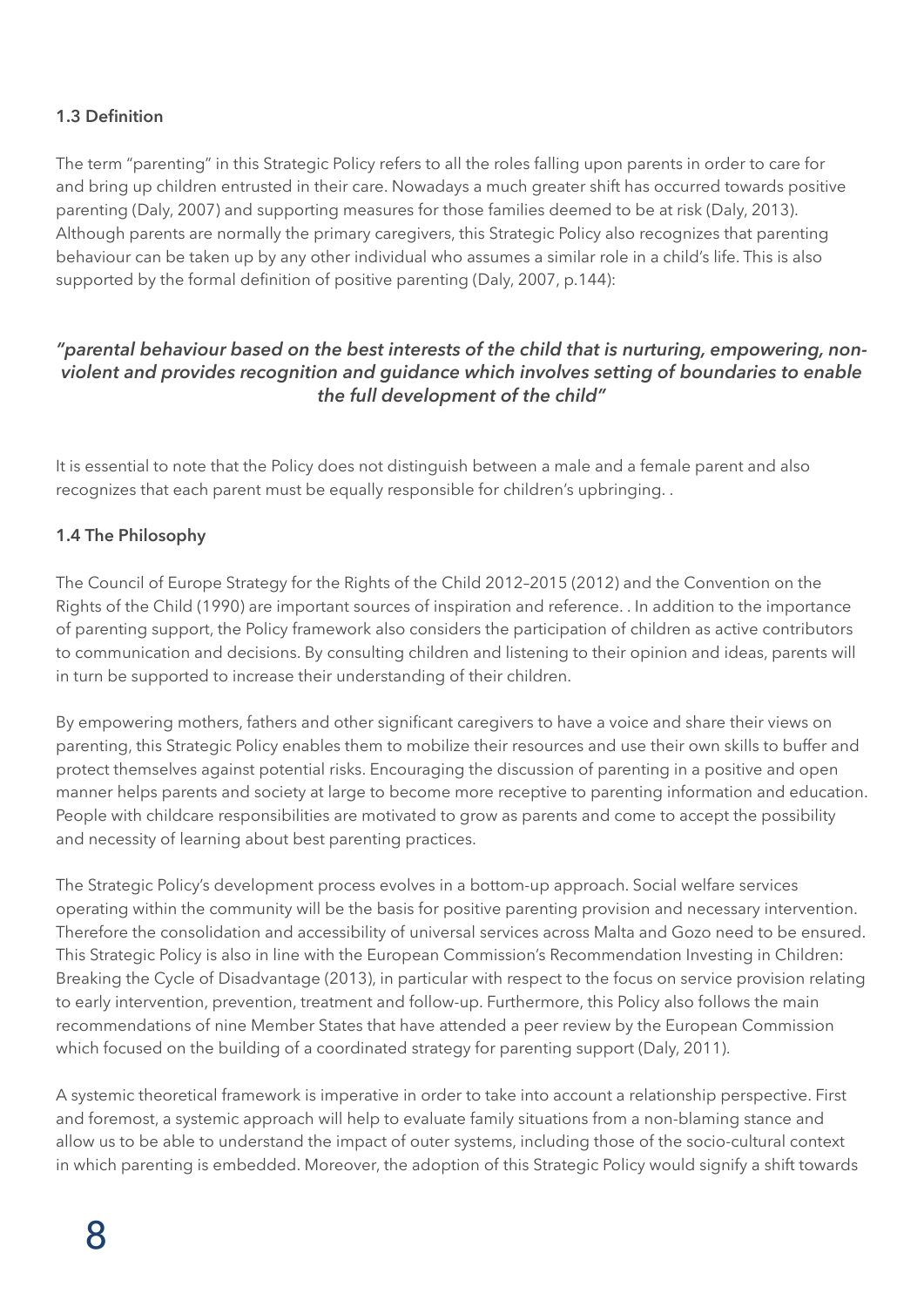enhancing relationships on a family level as one unit, rather than simply focusing on parental skills of a single individual, thus having a greater positive impact on the children in consideration (Carlson & McLanahan, 2006). An illustrative example of the effects of positive parenting skills, and of co-parenting skills, upon child outcomes can be highlighted below.



Attachment theory is a widely used rich theoretical framework that is drawn upon when conceptualizing the notion of positive parenting. Whenever children form a secure attachment with their parents, they feel loved and safe. In turn the children will cooperate with their parents and feel free to explore new things. Hence, a virtuous circle of positive behaviour is created within the family. Parents who are able to provide a secure attachment for their children have the capacity to understand that their behaviour and that of their children are linked in particularly meaningful ways to their underlying mental states and are high in reflective function (Steele & Steele, 2008).

By promoting resilience, this Strategic Policy supports parent/s to help their children thrive. Resilience must<br>In the strategies of the strategic policy supports parent/s to help their children thrive. The strategies is t be fostered not only amongst the parents and the family, but also by Governmental and private institutions, as well as independent agencies and the community as a whole.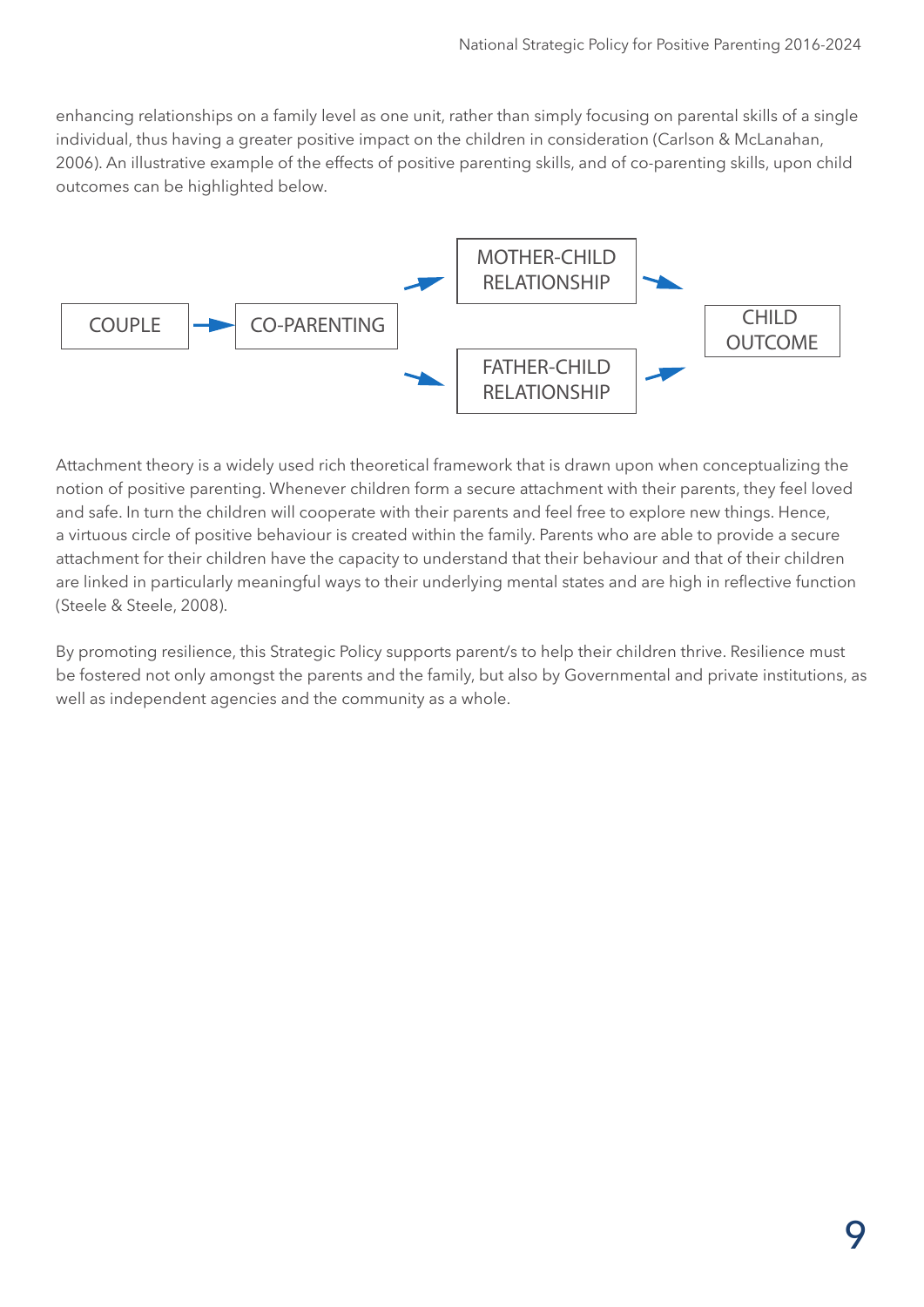

'Each day of our lives we make deposits in the memory banks of our children'

Charles R. Swindoll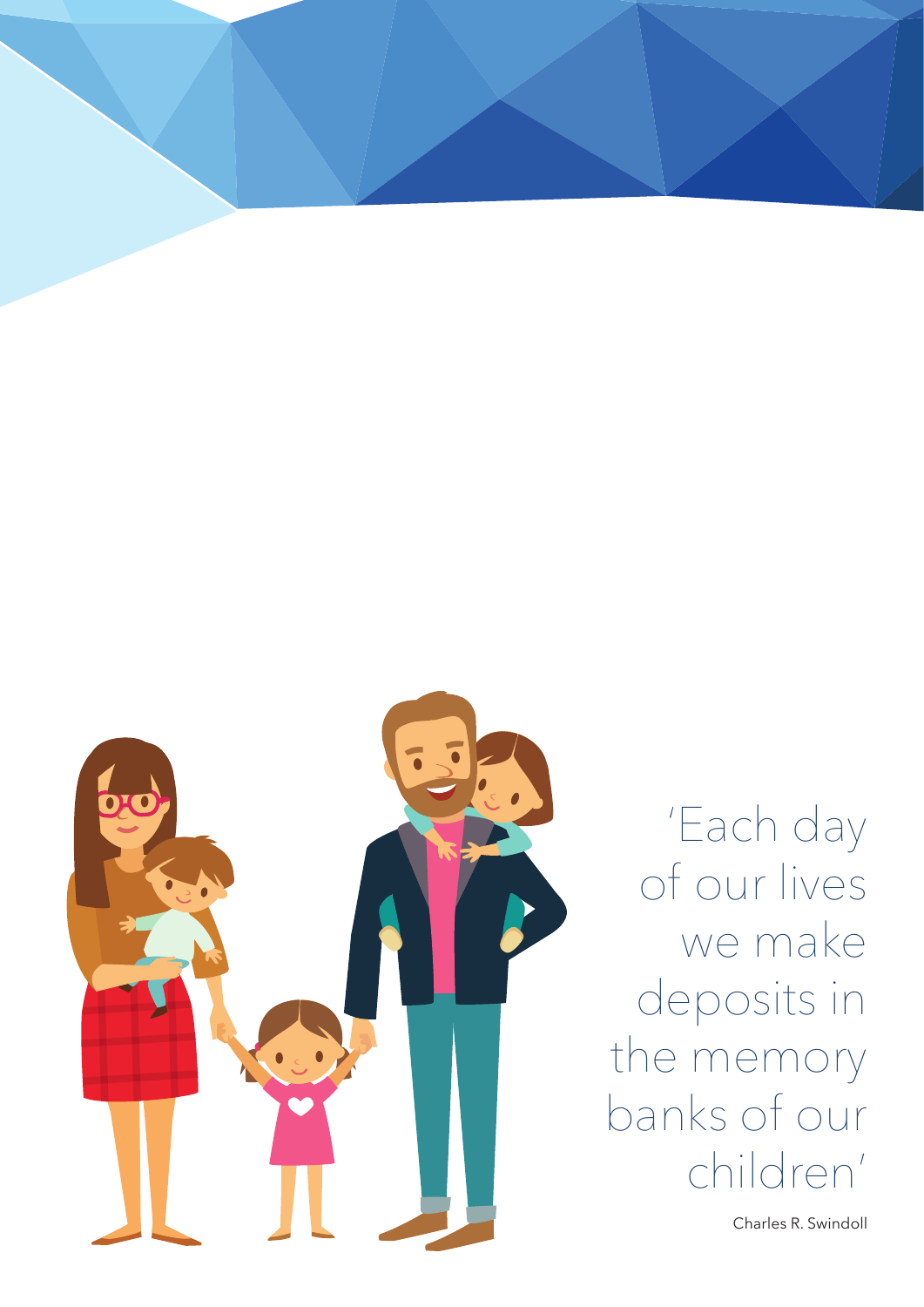# BACKGROUND **2**

#### **2.1 The Changing Context**

The National Strategic Policy for Positive Parenting must be mindful of the cultural context in which it is to be implemented, in this case the rapidly evolving Maltese landscape. The increase in globalization, the accession into the European Union in 2004, the introduction of the Divorce Law in 2011, the IVF Bill in 2012 and the Civil Unions Act in 2014, amongst many others, are examples of the rapid social changes that are taking place. Furthermore dual-earner families are on the increase, especially amongst younger couples. The female employment rate has risen by 17% between 2001 and 2014, standing at 49.3% of all working age women in 2014 (NSO, 2001, March; NSO, 2015, July).

The total fertility rate for Malta in 2014 stood at 1.4 (European Commission, 2016, March), amongst the lowest fertility rates in Europe. Demographers such as Kohler, Billari, and Ortega (2001) stressed that with a total fertility rate of 1.3, the population of a country would be expected to decline by half in forty-five years' time.

Whilst the provision of good quality childcare is helpful, long working hours discourage childbearing. In addition, with the increase of female participation in the labour market, the importance and demand for childcare services have been on the increase. However, Maltese parents still tend to prefer relying upon relatives for the care of their children, such as grandparents. According to 2012 childcare figures (NSO, 2014, May), it was indicated that childcare by grandparents, other relatives, friends or neighbours averaged around 17 hours on a weekly basis.

According to national figures based on 2010, 25.2% of births happened outside marriage, reflecting an increase in non-traditional family households (NSO, 2011). The highest at-risk-of-poverty rate according to household type, is attributed to single parent households, of which 47.6% were found to be at risk of poverty (NSO, 2014, May). In view of all these changes and trends, the need to provide parenting support to Maltese families is now becoming crucial.

According to the latest census of 2011 (NSO, 2014), 8.12% of the total married population had separated; another1.01% had divorced. With respect to parenting, marital separation is but one major event that family members go through which raises distress and conflict amongst family members. Moreover, a number of these families go on to live in a reconstituted family arrangement. Research shows that "the post-divorce adjustment of parents and children over time, as marital transitions and family reorganizations unfold, is a stressful time for families and the experience doubles the risk of serious problems in children" (Greene, Anderson, Forgatch, DeGarmo, & Hetherington, 2012, p. 103) although there are families where the experience is a positive one overall (see Farrugia, 2014, for a qualitative study of couples in remarried relationships following divorce in Malta).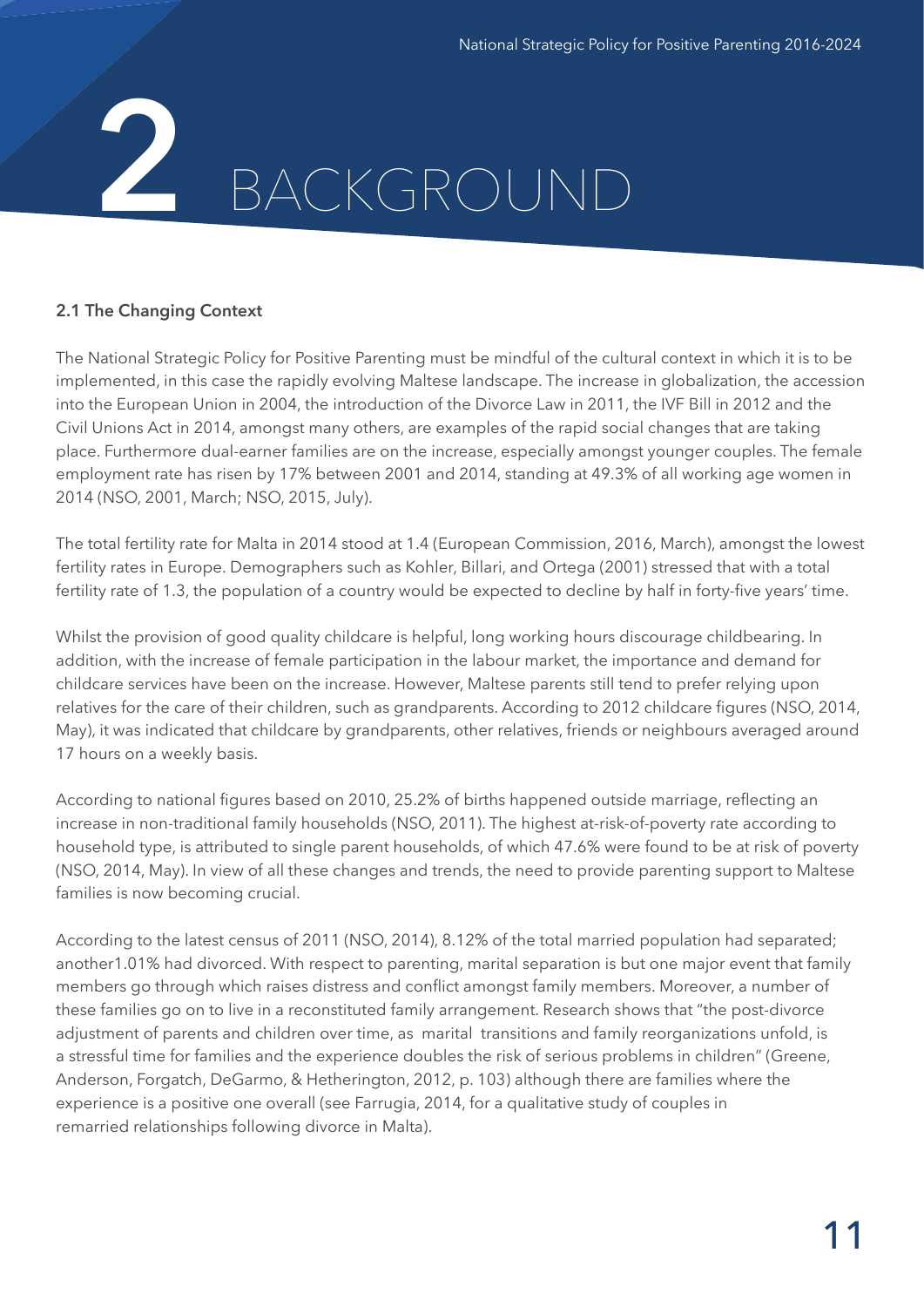In 2014, 232 children were in foster care, 33 children in specialised foster care, 242 children in residential care and 85 children had other arrangements (C. Farrugia Bennett, personal communication, August 8, 2014). In 2013, 235 unaccompanied minors arrived in Malta (A. M. Pisani, personal communication, September 4, 2014). At present, the supply of foster carers does not meet the demand for so many children. In a series of three studies on children in out-of-home care in Malta commissioned by the Office of the Commissioner for Children (Abela, Abdilla, et al., 2012), it was highlighted that in the majority of cases, the main reason for children's entry into care was directly related to parenting, indicating that a number of parents face extensive and intense challenges and need to be supported.

In 2010, the total number of adoptions by Maltese couples reached 74 (NSO, 2011). Moreover, according to the latest census in 2011, 6.99% of children aged between 0 and 18 reported having some long-standing illness/health condition. Parental support is essential to be provided in order for these families to adapt and overcome any difficulties and/or challenges resultingfrom these circumstances.

The introduction of the Malta Civil Union Bill in April 2014 brought forth the issue of parenting by same-sex couples. While 41% of the Maltese population was in favour of the passing of this Bill (Vella, 2012, June 5), the legalization of adoption by same-sex parents was criticized. This highlights the need for an educational campaign, in order for this stigma towards parenting by same-sex couples to be addressed (Zammit, 2014, February 18).

The increase of intercultural marriages and the number of multicultural families living in Malta call for a more culturally sensitive approach towards positive parenting. In 2011, 4.9% of the population in Malta was non-Maltese (NSO, 2014) and incorporated a broad array of cultures from different continents. This changing context warrants more local research given that there is a lack of available statistics particularly on reconstituted families, same-sex families with children, and remarriages.

#### **2.2 Current Services and Challenges Faced**

A number of initiatives have been set up which reflect the move towards the introduction of positive parenting in our society. An important change in the Criminal Code has been the recent abolition of what was previously considered acceptable moderate corporal punishment: "Corporal punishment of any kind shall always be deemed to exceed the bounds of moderation" (Article 339(h) of the Criminal Code, Chapter 9 of the Laws of Malta). This change undoubtedly creates a shift in parents' limits in disciplining their children, irrespective of age.

Increased support towards parents who participate in the labour market is also an important means of protecting children and ensuring their well-being. This includes the introduction and increase in the number of childcare centres, a measure which gives an opportunity to parents who do not have adequate support to earn a living, thus increasing their quality of life and reducing the possibility of being at risk of poverty. As from 2014, childcare centres have been made available to working parents free of charge according to a new Government scheme. The free service operates according to the number of hours that the parents work. These initiatives aim at enticing parents to become gainfully occupied individuals while still caring for their child's wellbeing. The introduction of Breakfast Club during school days, summer school (Skolasajf) and afterschool service (Klabb 3-16) for school-age children which are free of charge is yet another way of supporting parents and indirectly encouraging them to work.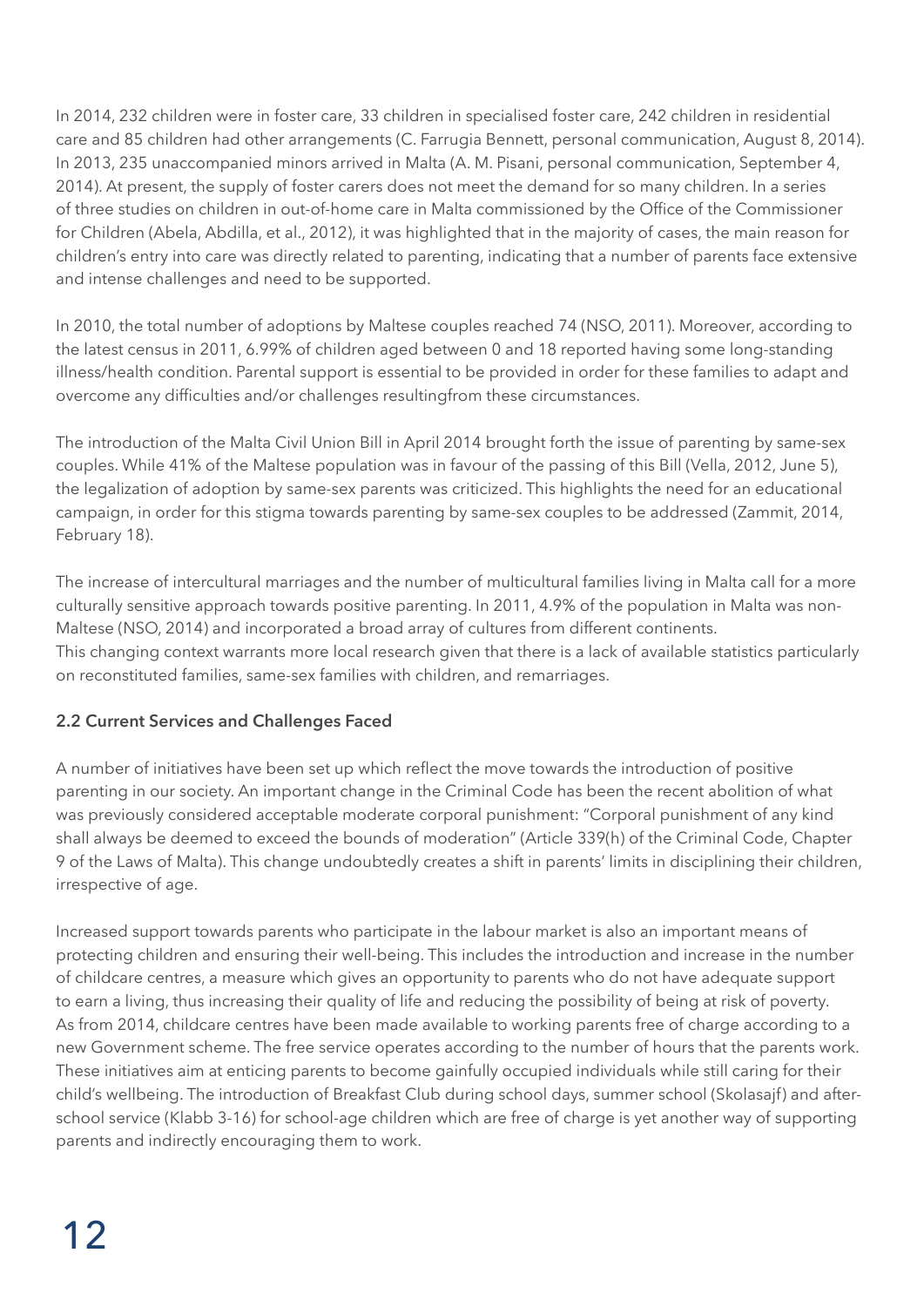Over the years, various family friendly measures have also been set up by the Maltese Government to give parents more time to care for their family. These include marriage leave, maternity leave, paternity leave, parental leave, adoption leave, leave to foster children, responsibility leave, reduced working hours, flexi-time, job-sharing and tele-working. However, family friendly services are still largely lacking in the private sector.

The National Strategic Policy for Poverty Reduction and for Social Inclusion 2014-2024 (Ministry for the Family and Social Solidarity, 2014) is also an important step in the right direction. With its emphases on adequate income, inclusive labour markets and access to quality services, it sets the scene to nip the problem of child poverty in the bud by supporting families with children.

With respect to health and care services for children and families, the country enjoys a sound basic infrastructure which has developed over the past years. Some of these services include frequent checkups for expectant parents, post-natal check-up visits, the Well Baby Clinics operating at community level and other services provided when children are at school by the School Health Services. Schools also offer a wide array of services through the Psycho-Social Services Centre. The Neonatal Paediatric Intensive Care Unit (NPICU) and the Child Development Assessment Unit (CDAU) offer support for children with disability and/or health issues whereas the Child Guidance Clinic (CGC) helps children who are going through psychological difficulties. The Foundation for Social Welfare Services (FSWS) also offers support to children and families who face difficulties of a psycho-social nature.

The National Strategic Policy for Positive Parenting aims to continue building on this already existing infrastructure so as to facilitate and organize the operation of services in the country.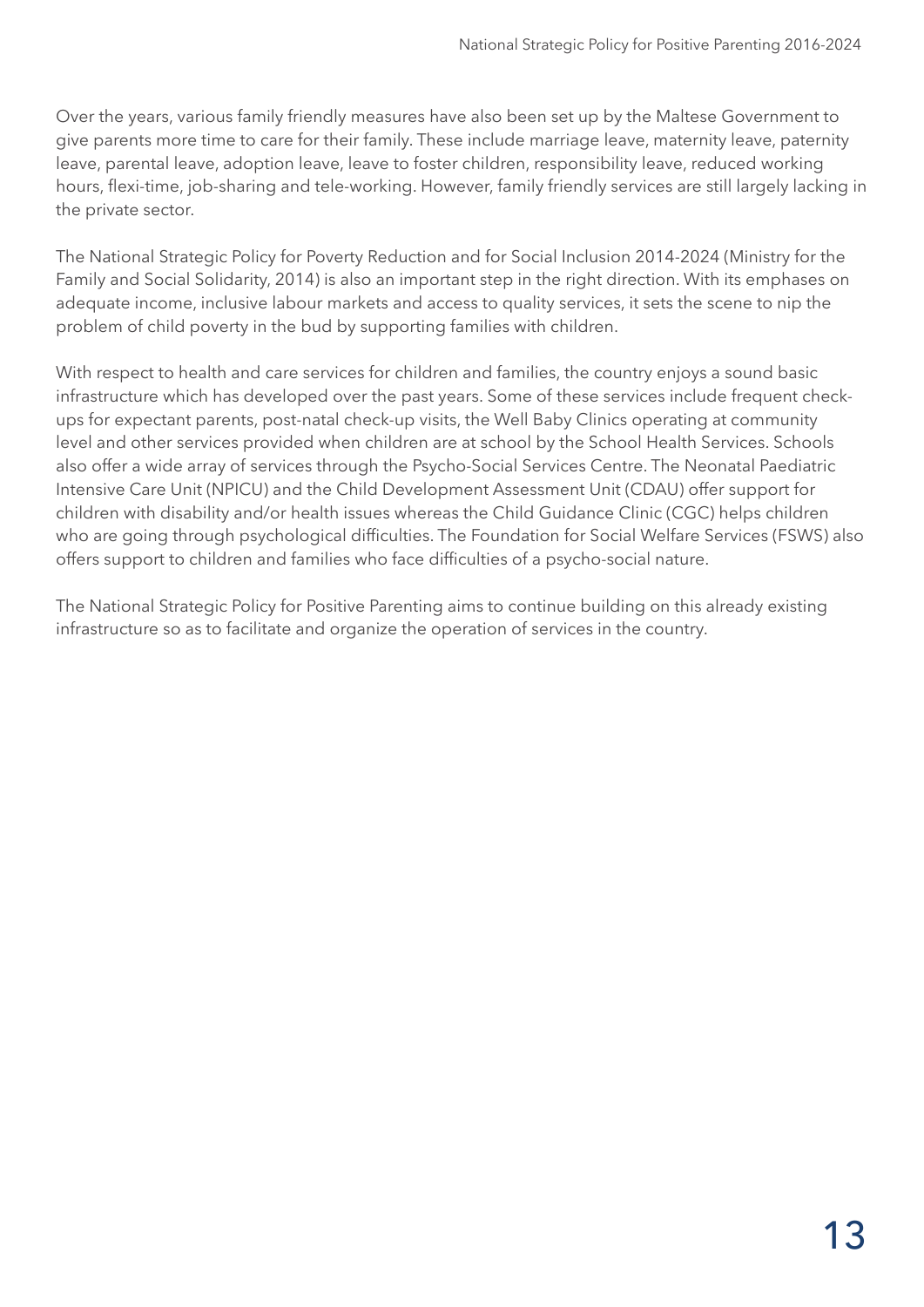

'At the end of the day, the most overwhelming key to a child's success is the positive involvement of parents'

Jane D Hull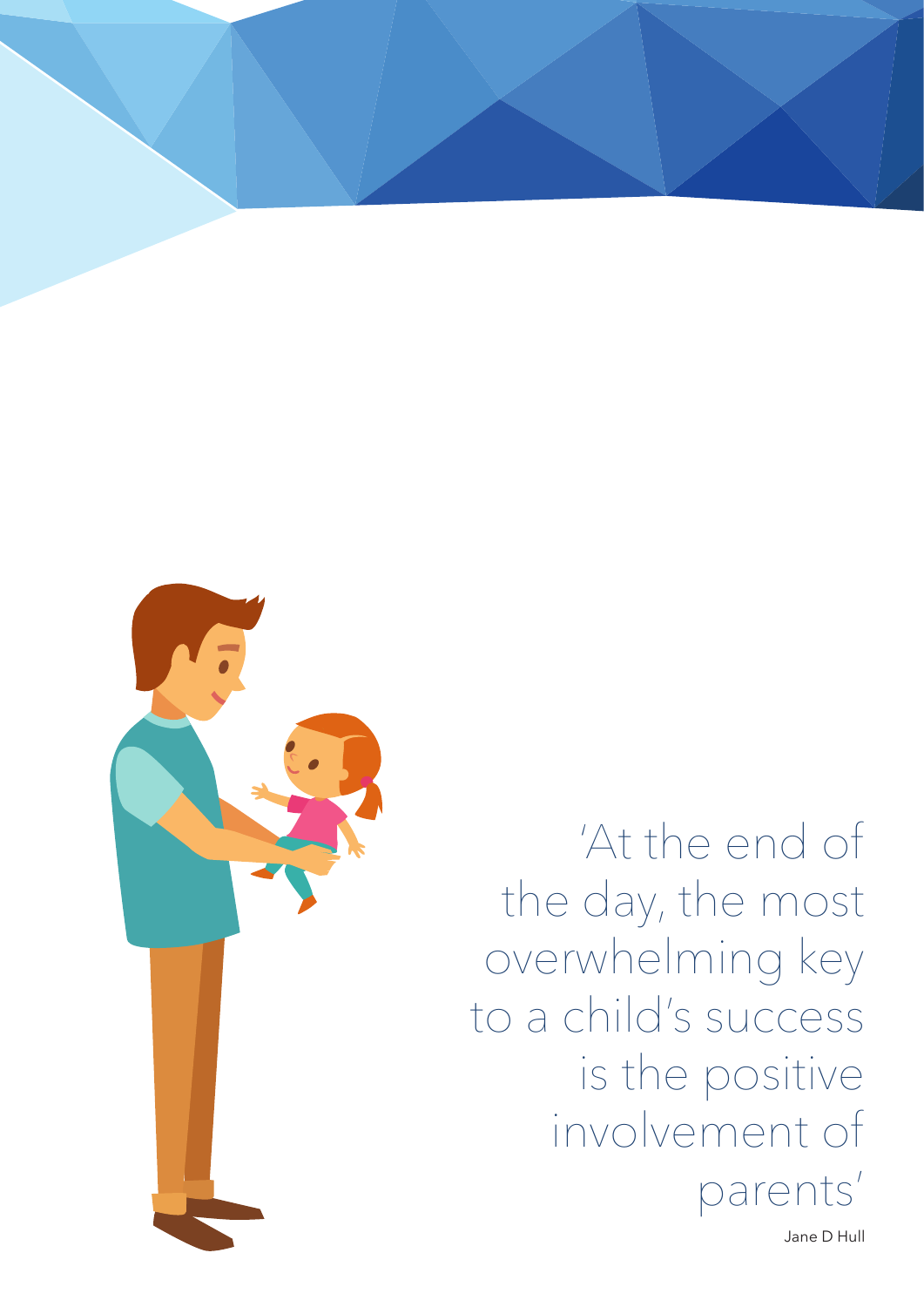### ACTIONS & POLICY RECOMMENDATIONS **3**

#### **3.1 Building on Existing Services**

#### **3.1.1 Creating Better Synergy Between Services**

The infrastructure to coordinate, facilitate and oversee the operation of the diverse services offered in Malta needs to be strengthened. Under the current structure, the majority of services work independently from each other, hence creating fragmentation (Government of Malta, 2002; National Family Commission, 2002). In view of this, the way forward calls for better synergy between the Government Ministries, experts in the field and any other entities involved. Such coordination helps to avoid duplication of efforts and service provision, as well as make the best use of existing services and resources. Gozo in particular lacks important services and does not have enough professionals available for these services to operate optimally. As a result, Gozitan residents either have to travel to Malta or to do away with the support they need and deserve. For instance Gozo only has one childcare centre to date, which is located in Għarb. Parentcraft Services are not as extensive as the ones that are on offer in Malta and parents of children with a disability are expected to take their children to the CDAU at Mater Dei Hospital for assessment.

In order to increase awareness and knowledge in relation to positive parenting, an increase in continuous professional training needs to be offered to different professionals at different levels of care and service provision. The aforementioned training needs to take into consideration systemic ways to incorporate and address the new work culture, the new reality of migration and the importance of training in cultural diversity.

#### **Policy Actions**

**The setting up of a Task Force led by the Ministry for the Family and Social Solidarity (MFSS) in coordination with key representatives from other relevant Government Ministries who are responsible for working with children and their parents as well as academics who specialise in this area. The Task Force should take responsibility for the rolling out of this Strategic Policy.** 

**A computerized system that includes basic information about clients' access to the various services would avoid fragmentation and foster better coordination of services between professionals. Such a system needs to be set up in conformity with regulations stipulated by the Data Protection Authority.**

**This Strategic Policy proposes outreach services for parents living on the margins of society, and who may not come forward to make use of the available services, by the LEAP programme as well as by services falling under the remit of the Ministry for Health, the Elderly and Community Care. These should include, where necessary, home visits by trained professionals in the field.**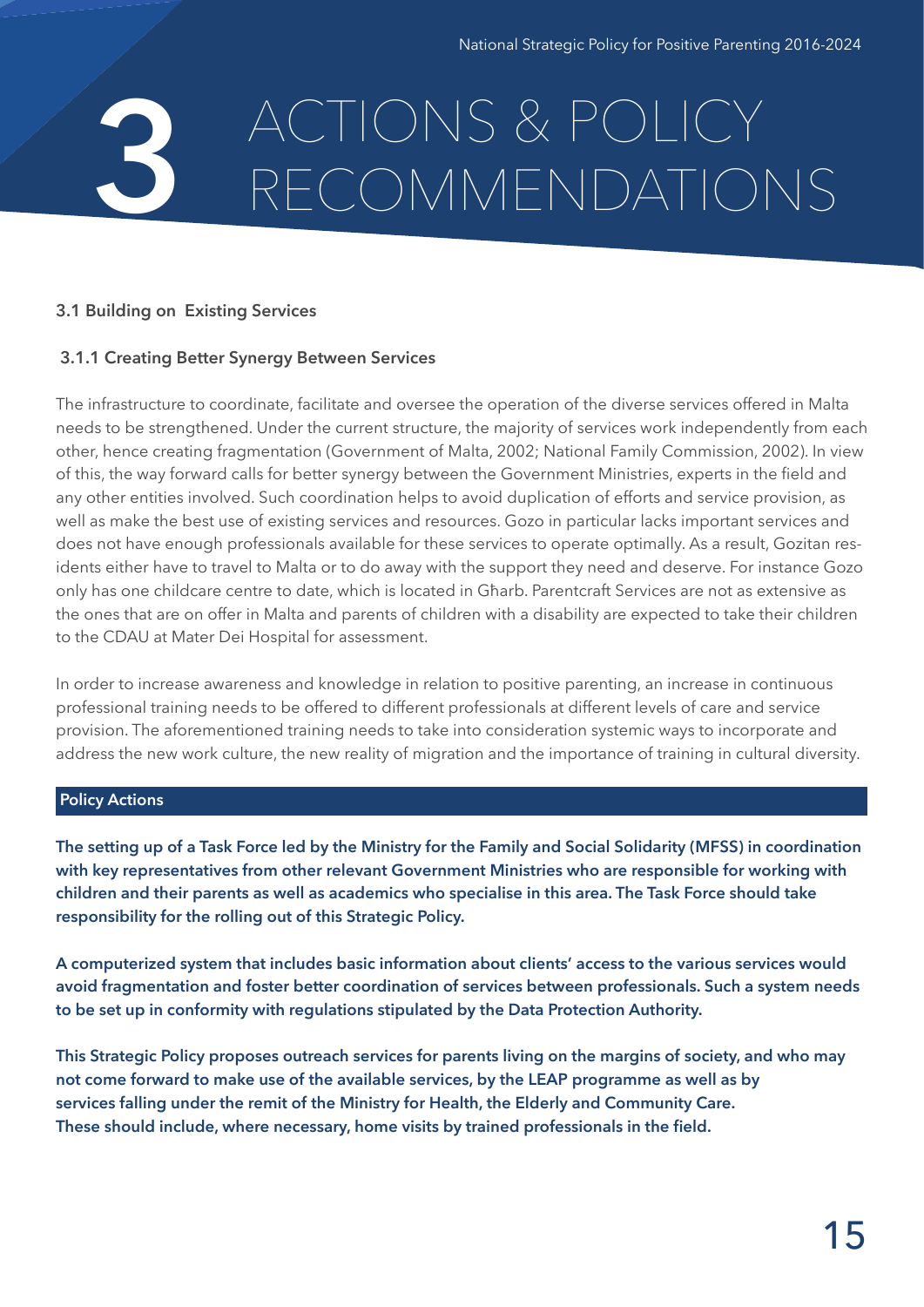**This Strategic Policy proposes more services for children and families in Gozo. Indeed, the newly-launched Social Development Centre (SDC) and the Family Resource Centres (FRCs) that will soon be launched together with the health and education sectors will provide a more comprehensive service to Gozitan families.** 

**The Task Force should develop training programmes together with an implementation schedule. Furthermore, partnership agreements with reputable foreign bodies in the area of positive parenting are to be reached and "train the trainer" courses are to be implemented.**

#### **3.2 Positive Parenting in the Health Sector**

The health sector plays a vital role in the implementation of the National Strategic Policy for Positive Parenting.

#### **3.2.1. Antenatal Outpatient Services**

Mothers are officially registered during an intake meeting with the midwife and an examination by the obstetrician at the Antenatal Outpatient Services. This initial visit can take place at any time during the duration of the pregnancy prior to delivery. Routine screening related to the general wellbeing of the expectant mother is to be carried out. Relational wellbeing of the parents-to-be is to be highlighted. Parents in need of specialised support are to be referred to the appropriate service.

#### **Policy Action**

**Routine screening related to the mental health of the expectant mother and of any adverse situations in the home should be carried out systematically and form part of the first assessment carried out by midwives when expectant mothers register for their first appointment at the Antenatal Outpatient Services and those in need of specialised support are to be referred to the appropriate service.**

#### **3.2.2. Parentcraft Services**

Currently parents can make use of Parentcraft Services offered as part of the antenatal service at Mater Dei Hospital . Courses are usually held at the same hospital. In spite of the fact that there are four or five concurrent courses, they are quite large, each with groups of up to 16 to 20 couples. These classes primarily aim at educating and informing parents-to-be about what to expect in early pregnancy, as well as to offer childbirth classes to prepare for safe labour and birth, breastfeeding and baby care. New services also include sessions for grandparents who may need to be offered on weekends or in the evening to cater for grandparents who are employed. Postnatal groups aiming to educate parents on a number of issues related to a new born infant are also being offered. According to statistics relating to Parentcraft courses, it is indicated that approximately 96% of parents who give birth for the first time attend such courses willingly (Borg Xuereb, 2008).

In line with the importance given to outreach services in this Strategy, every effort should be made to reach out to those parents giving birth for the first time at Mater Dei Hospital who do not turn up for the courses on offer by Parentcraft Services and who upon being contacted would reveal that they would not have followed any other course on offer by a private entity.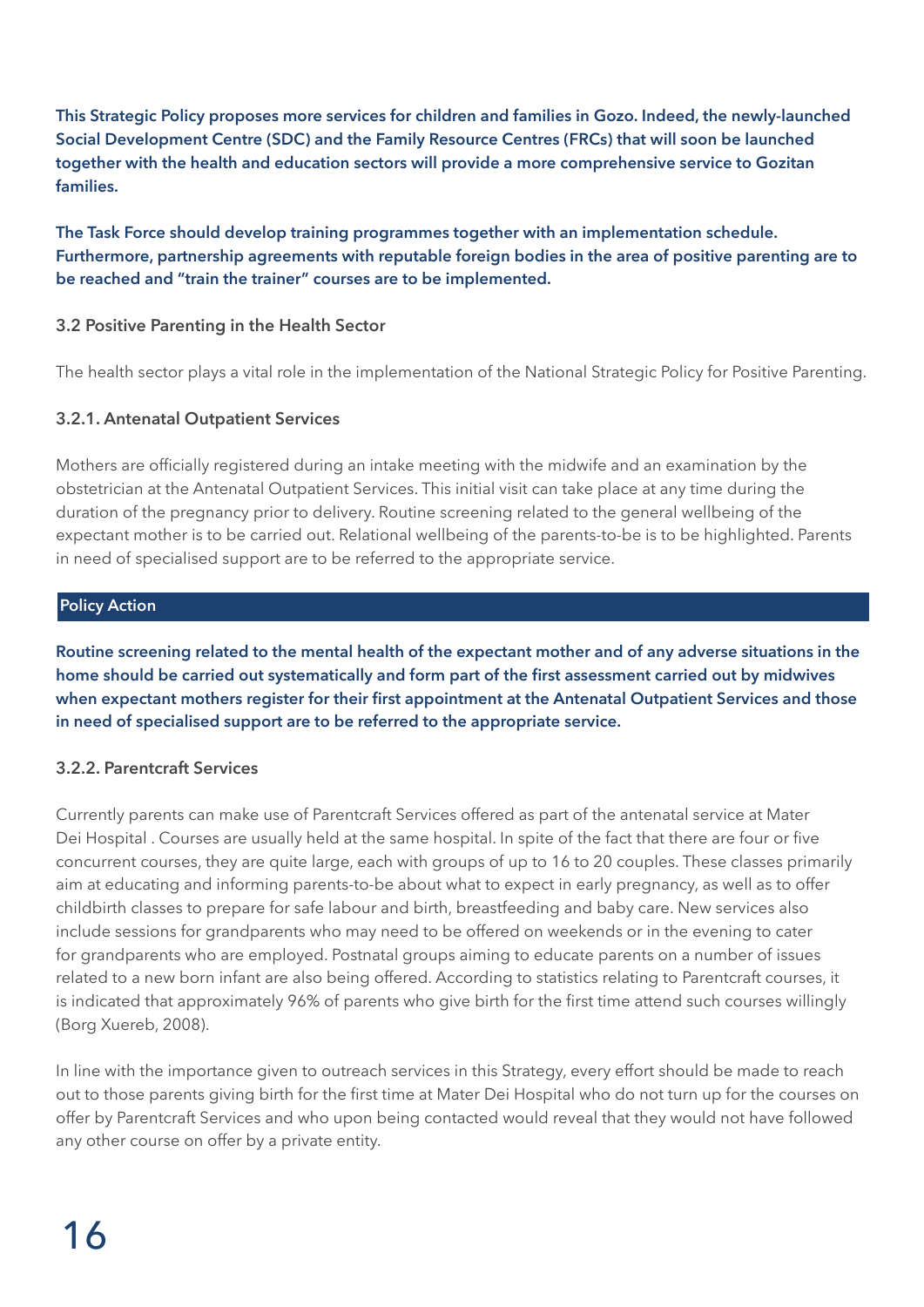#### **Policy Actions**

#### **Every effort should be made to reach out to those parents giving birth for the first time, who do not turn up for courses on offer by Parent Craft Services.**

#### **3.2.3. Services for Parents of Children With a Disability.**

It can be quite challenging for a parent to welcome a child with a disability. Such new parents might need immediate psychological support in order to help them accept and successfully raise a child with disability. Reviews over time will also provide opportunities to support these parents in any difficulties they might have in this lifelong task. Professionals need to be trained in breaking the news and on ways of how to empower and support parents raising a child with a disability.

The NPICU and the CDAU offer a service for parents whose children have a disability. The NPICU cares for babies and children aged 3 and under who require very demanding treatment. According to the latest census of 2011, it was self-reported by parents that 6.99% of children aged between 0 and 18 had a longstanding illness/health condition. CDAU offers its services to such parents and their children through a multidisciplinary team.

#### **Policy Action**

**Professionals working at NPICU and CDAU will receive training on how to break the news to parents of children with a disability as part of their continuous professional development. Training on ways in which they can empower and support parents raising children with a disability will also be offered. The National Commission for Persons with Disability (KNPD) will provide the training.**

**Every effort should be made to reach out to those parents giving birth for the first time who do not turn up for the courses on offer by Parentcraft Services**

The Perinatal Clinic offers psycho-social assessment and interventions as well as psychiatric and psychological treatment for women during pregnancy and the postpartum period.

#### **Policy Actions**

**The Perinatal Clinic needs to employ a psychologist specialised in parent-infant psychotherapy whose role will involve supporting the parents, helping them in their parenting and enhancing the parent-infant relationship.** 

**The Perinatal Clinic will offer its services within the community in order to provide easier access for parents and families.**

**Screening for postnatal depression is to take place during the first visit at the Well Baby Clinics (at six weeks postpartum). Those with mental health issues are to be referred to the Perinatal Mental Health Service for specialised help and support.**

**This service should start at Mosta and work in tandem with the Well Baby Clinic Service, Parentcraft Services and the Social Development Centre at Qawra**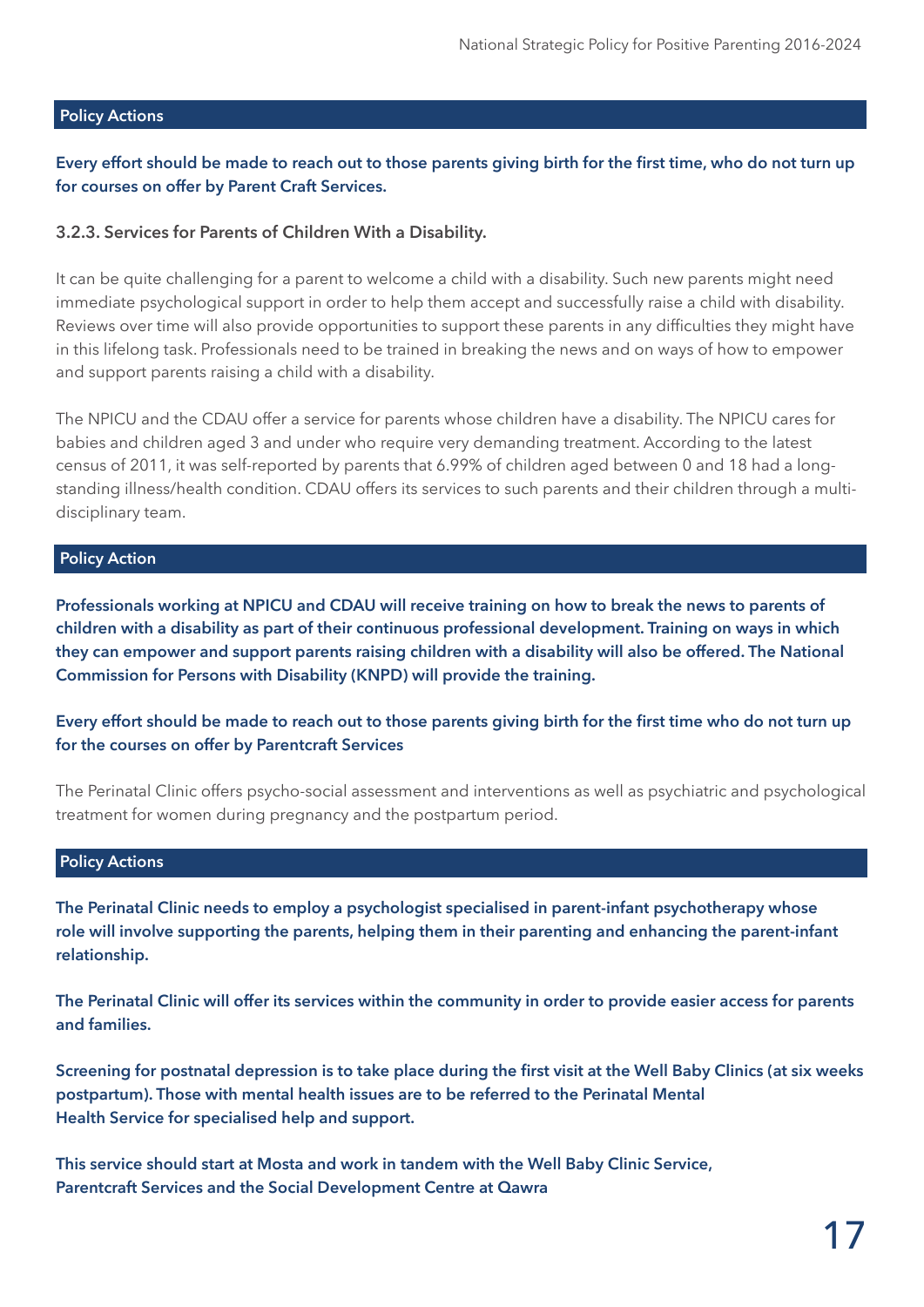#### **3.2.5. The Well Baby Clinics**

A high percentage of infants are taken to postnatal Well Baby Clinics at Mater Dei Hospital, or at community clinics. The attendance is in the region of 83%, which is relatively high. The focus of these clinics is that of "monitoring and recording of children's development and advice on immunization and feeding" (refer to https://ehealth.gov.mt).

#### **Policy Actions**

**The Well Baby Clinics will start offering a more coordinated service in tandem with the Parentcraft Services, the Perinatal Clinic in the community and the FRCs.**

**Outreach is recommended in the case of those parents who do not visit the Well Baby Clinic or visit a paediatrician privately. In situations where babies are living in adverse circumstances, families are to be referred to Childcare Centres.**

**During the parents' first visit with the baby when the baby is six weeks old, mothers are to be screened for postnatal depression. The Edinburgh Postnatal Depression Scale could be adopted by the nurse for this purpose. Mothers who are going through mental health difficulties are to be referred to the Perinatal Clinic**

**Psychologists are to monitor the wellbeing of both parents during their second visit when the baby is eight months old and when the level of stress between the parents is expected to be soaring (Borg Xuereb, 2008). The Parental Stress Index is to be administered to the parents. Parents who are stressed will be referred to one of the parenting programmes in the community. Such programmes will be run by MFSS.**

**It is being recommended that this project be evaluated after the first 12 months and if considered beneficial, similar services will be set up in the other health centres.** 

#### **3.2.6. Children With Challenging Behaviour**

There is so far no early intervention work with children who have challenging behaviour or come from families in difficult situations. Due to this, a number of these children end up within the Kids in Development Programme (KIDs) or Young People's Unit (YPU) at Mount Carmel Hospital or else in a children's home. Once these children are placed in such institutions, there are very few other programmes which would help them to reintegrate with their families.

#### **Policy Actions**

**This Strategic Policy recommends that the treatment of adolescents with challenging behaviour take place in a therapeutic community away from a psychiatric setting.**

**A structured therapeutic programme with a preset finite duration which places the focus on young persons, and their reintegration at school and within their family, will be set up.**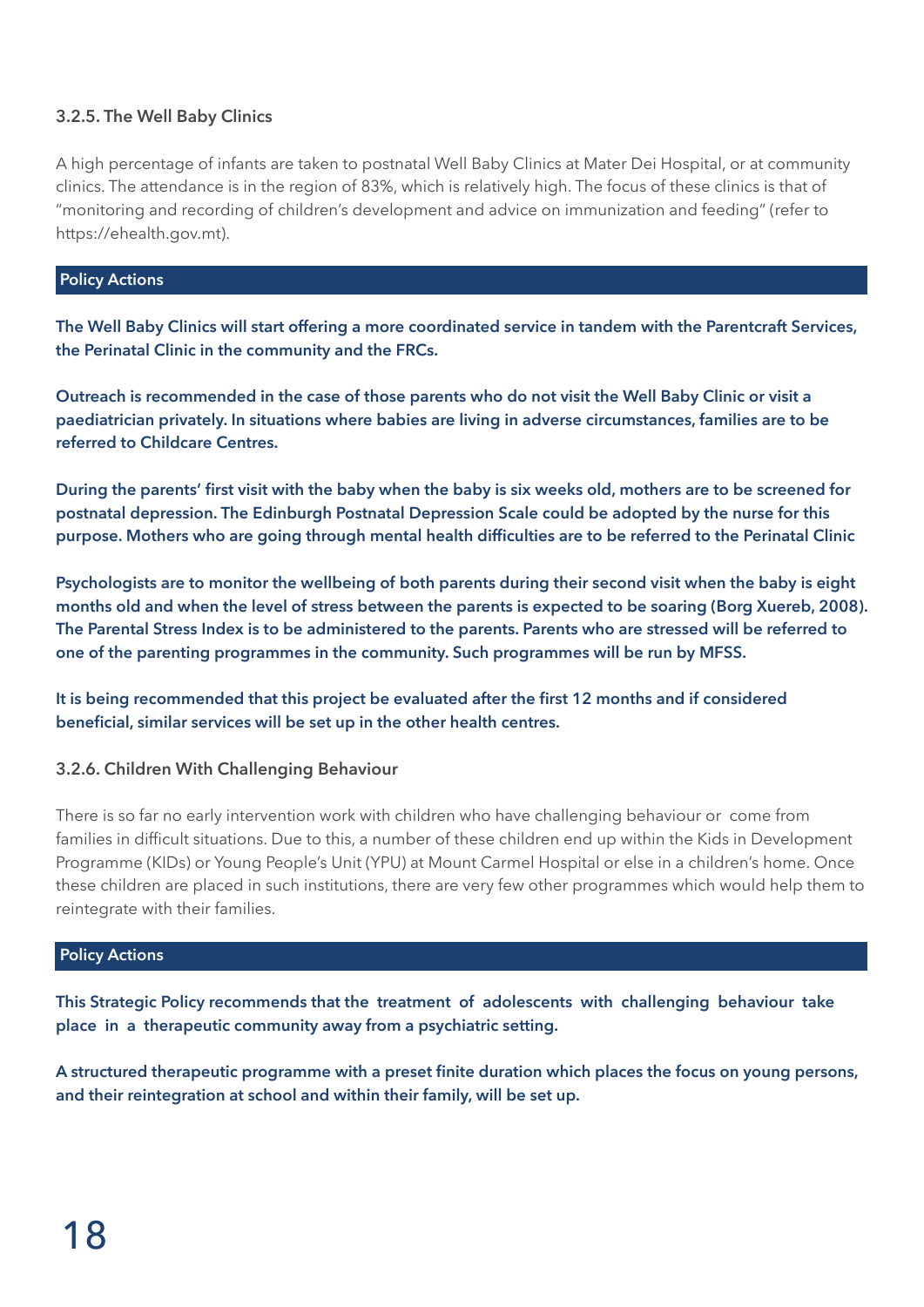#### **3.3 Positive Parenting Within Childcare Services and Schools**

#### **3.3.1. Positive Parenting Within Childcare Services**

Childcare centres have become an important setting, having a crucial role in offering relevant support and outreach to families with children. Parents participating in the labour market and/or full-time education are eligible under the Free Childcare Scheme up to a given number of hours. Childcare services for children referred by professionals are also given priority, and in this case, the fee payment is reduced, depending upon the family's means.

This Strategic Policy aims to give priority to children living at risk of poverty and/or in adverse circumstances. Early intervention is key in this regard. The latest research in neuroscience regarding brain development shows that an impoverished environment, as well as parental stress and mental health issues due to lack of means, tend to have adverse effects on the cognitive and emotional development of a child. By 18 months, the child's performance at school can already be predicted (Abela & Renoux, 2014).

Another important aspect that needs attention in the context of childcare services is the nurturing of the relationship between the primary caregiver/s and the infant. This bond is even more important for the child's development when children are living in disadvantaged circumstances, given that such children are more at risk of disengaging from school at an early stage (Moullin, Waldfogel, & Washbrook, 2014). So far childcare services in Malta do not prioritise such relationships and activities with parents are few and far between. The provision of early childhood interventions should be designed to take place in the childcare centre but also in the home setting, since home visits have the potential of reaching parents who are on the margins of society.

#### **Policy Actions**

**Parents with young infants, who live in vulnerable conditions, including those who are suffering from mental health problems, will be given priority when applying to place their children in childcare and are to be followed at the Perinatal Clinic or FRCs.**

**Furthermore all parents whose children are in childcare need to be actively involved in the care of their children even if this necessitates home visits. Such involvement is especially called for in contexts where families are living in adversity and the emotional bonding with the infant is lacking, or where there are signs of infant neglect or abuse.**

#### **3.3.2. Positive Parenting Within Schools**

When it comes to issues relating to children and parents, schools are a gold mine that can be exploited to provide a wealth of opportunities and services to both. Potential services can address parents whose relationship is in distress and who need support to be able to parent their children more effectively. Support may also be needed as children grow older, especially in their teen years and in situations where children exhibit challenging behaviour. In all these situations, there is a need for greater focus on the co-parenting relationship and the quality of the parent's relationship.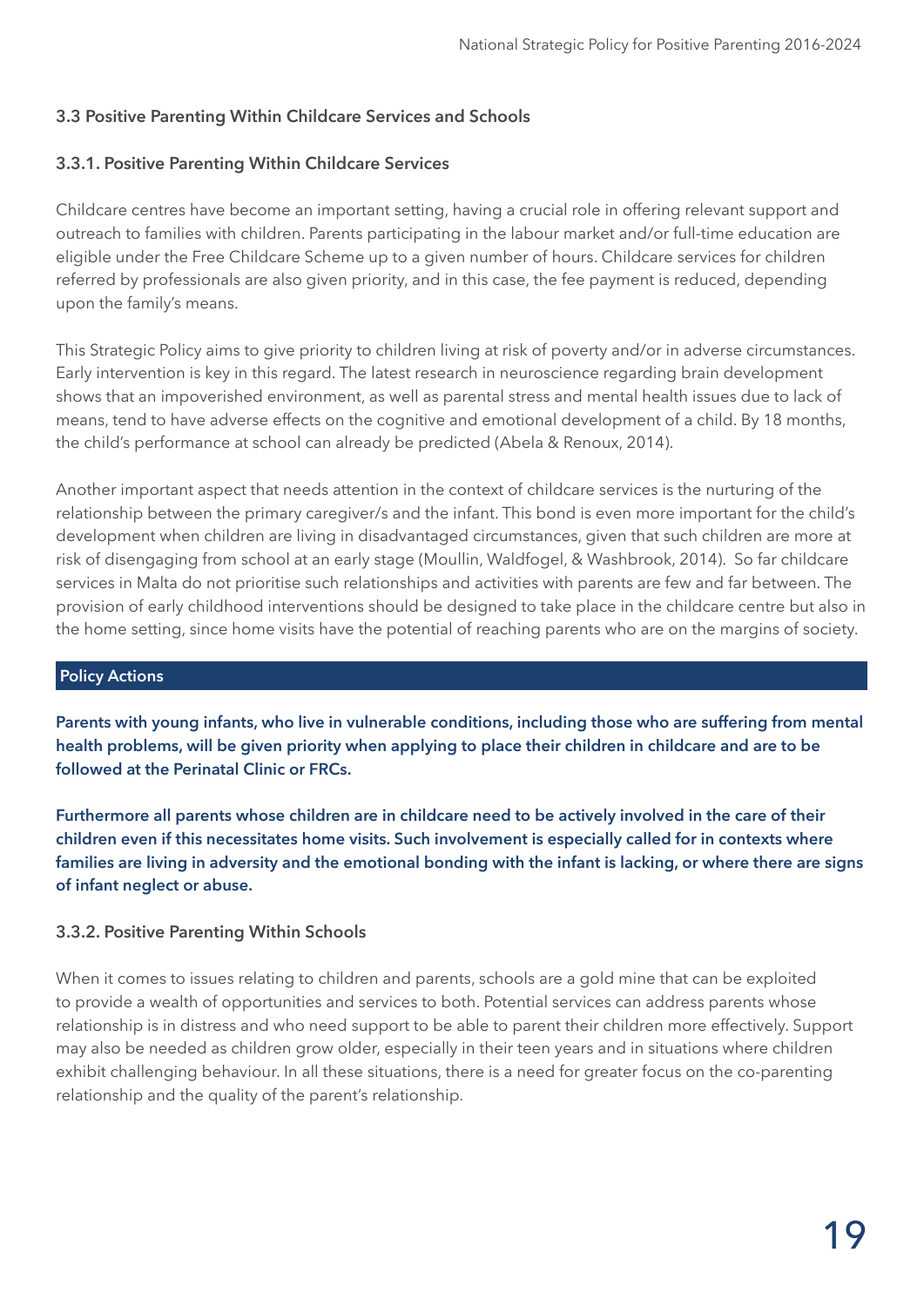A whole school approach is indispensable to empower parents. School support staff and senior management teams must work collaboratively with parents by fostering a genuine relationship with them and getting to know them on a more personal basis. Such support needs to be of a systemic nature and be directed not only towards the school staff who may need a space where they can reflect and discuss their interventions, but also towards parents and their children.

#### **Policy Actions**

**A whole school approach is indispensable in bringing parents on board as important partners in their children's education.**

**All personnel must build genuine and collaborative relationships with parents especially with those who are facing adverse circumstances and who are experiencing great difficulties in prioritising their children's needs.**

#### **3.3.3. The Need for Parental Programmes**

Parenting skills are offered in schools but are often attended by motivated parents, mostly mothers, and are not evidence-based. MFSS is proposing investing in parental programmes that are evidence-based as part of the National Strategic Policy for Positive Parenting. Specific parental programmes will be offered to specific populations such as the Family Foundations Programme for families expecting a child or the Focus on Kids Programme for parents undergoing a separation. Another parenting programme on offer for parents with dependent children is the Parents as Partners Programme (PasP) which is more preventive in nature and focuses on the importance of the co-parenting relationship. The Multi-Systemic Therapy Programme (MST) is a home-based interventive model which liaises with schools, the family and the larger community and focuses on serious behavioural challenges. The latter two programmes are to be offered in the various FRCs set up by MFSS and at the Psychological Services Unit forming part of the Family Welfare Services. Extension of such a service can later be offered in schools should research and additional recruitment indicate that this is more appropriate and effective. The Incredible Years Programme will also be on offer. This programme places emphasis on helping parents' interactions with their children become more positive and on changing parents' responses to specific child behaviours.

Furthermore parents would greatly benefit from having the opportunity to attend self-help groups, thus being able to meet and speak with other parents (Abela, Farrugia, Casha, Galea, & Schembri, 2013). Grandparents are often taking responsibility for school children after school and during holidays. Therefore, schools need to reach out to grandparents more, especially those taking an active role in the care of their grandchildren, by organizing courses especially for them. Should it be the case that grandparents are also taking on the role of a co-parent, they should then be invited to attend parental programmes.

#### **Policy Actions**

**Where appropriate, parents are to be actively recruited to attend positive parenting courses at schools or FRCs.**

**Grandparents in a near-parenting role may also accompany single parents on the parental programme.** 

**Self-help groups for parents are to be set up when the need arises.**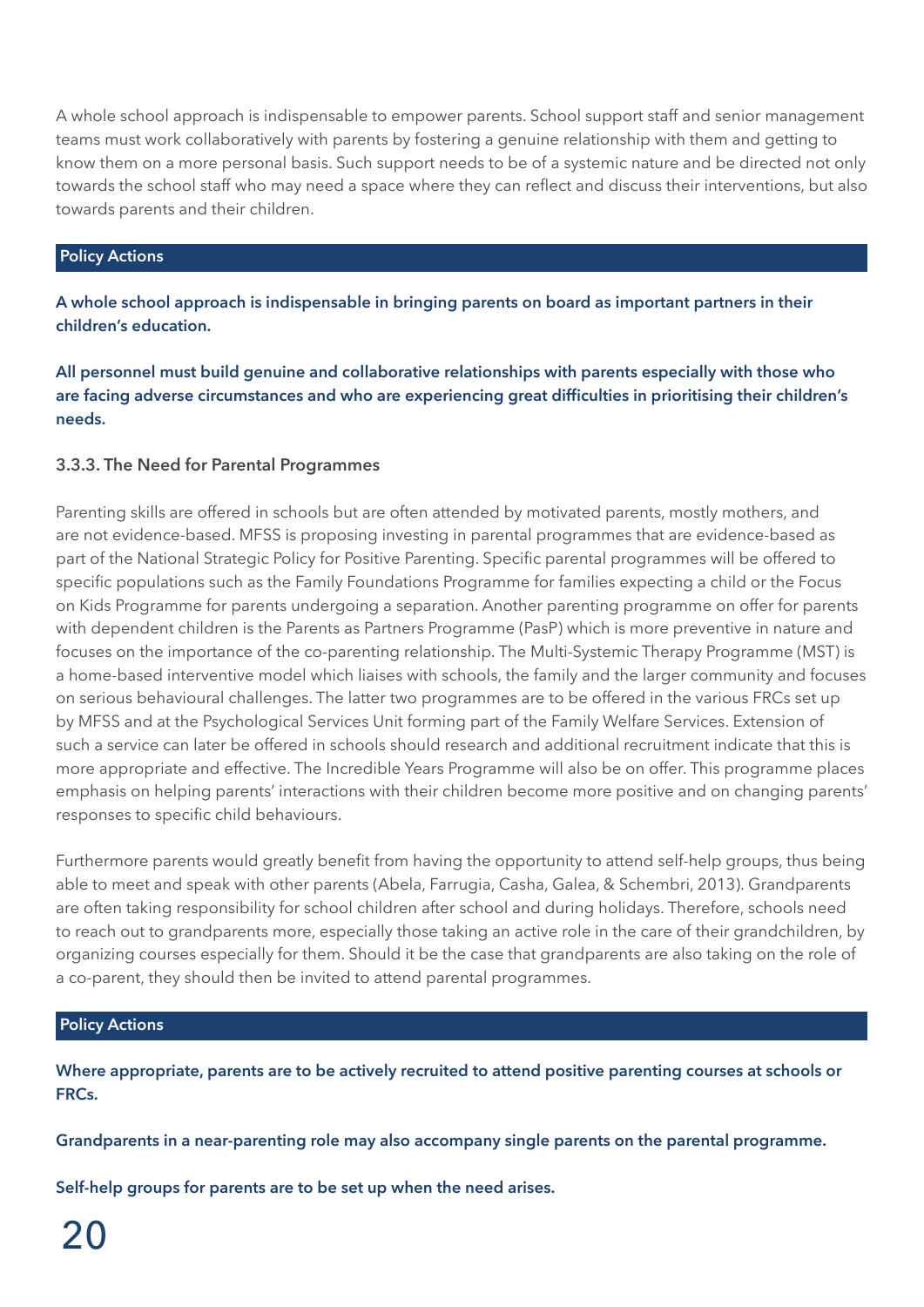#### **Groups are to be offered to grandparents who take responsibility of their grandchildren for some of the hours of the day.**

#### **3.3.4. Introducing Parenting as Part of the School Curriculum**

Personal Social and Career Development (PSCD) in schools already stresses the importance of relationships and prosocial behaviour. It could go a step further by introducing parenting as part of the school curriculum alongside other taught subjects.

Policy ActionSensitising children about parenting including preparation for parenthood is to be taught as part of PSCD and considered as a vital component that would enhance the quality and value of relationship education.

#### **3.4 Family Court**

Abela et al. (2013), Abela, Farrugia, Galea, and Schembri (2012), and Casha (2014) addressed the difficulties faced by families with experiences of court proceedings including the length of the proceedings, the hefty legal expenses incurred as well as the professional fees for child psychologists.

#### **Policy Actions**

**A team of in-house helping professionals will be set up at the Family Court.**

#### **Professionals rendering service at the Family Court will be undergoing continuous professional training.**

**Parents who are undergoing separation proceedings will be expected to attend a relationship education programme entitled Focus on Kids (Schramm & Calix, 2011). The aim of this programme is that of sensitising parents to the importance of prioritising the needs of their children and positive co-parenting during a time when the family is going through considerable distress. This programme will be evaluated by the helping professionals working at the Family Court.**

#### **3.5 The Role of MFSS in the National Strategic Policy for Positive Parenting**

MFSS will oversee the implementation of the National Strategic Policy for Positive Parenting by leading the Task Force and by supervising the infrastructural projects that are necessary to ensure the smooth running of the services that will be on offer.

#### **3.5.1 Supporting Parenting in the Context of the Reorganization of Services at FSWS**

FSWS will soon be going through a number of structural and services reorganizations. A main change will be that of turning FSWS from a Foundation into a fully-fledged Agency. Following the introduction of the Child Protection Bill, Child Protection Services (CPS) will move from under Appoġġ's remit and will fall directly under the responsibility of the Courts and the Ministry for Justice, Culture and Local Government (MJCL). Due to this move, care orders will no longer fall under the responsibility of the Minister for the Family and Social Solidarity, but will be issued directly from a Magistrate supported by a multi-disciplinary team.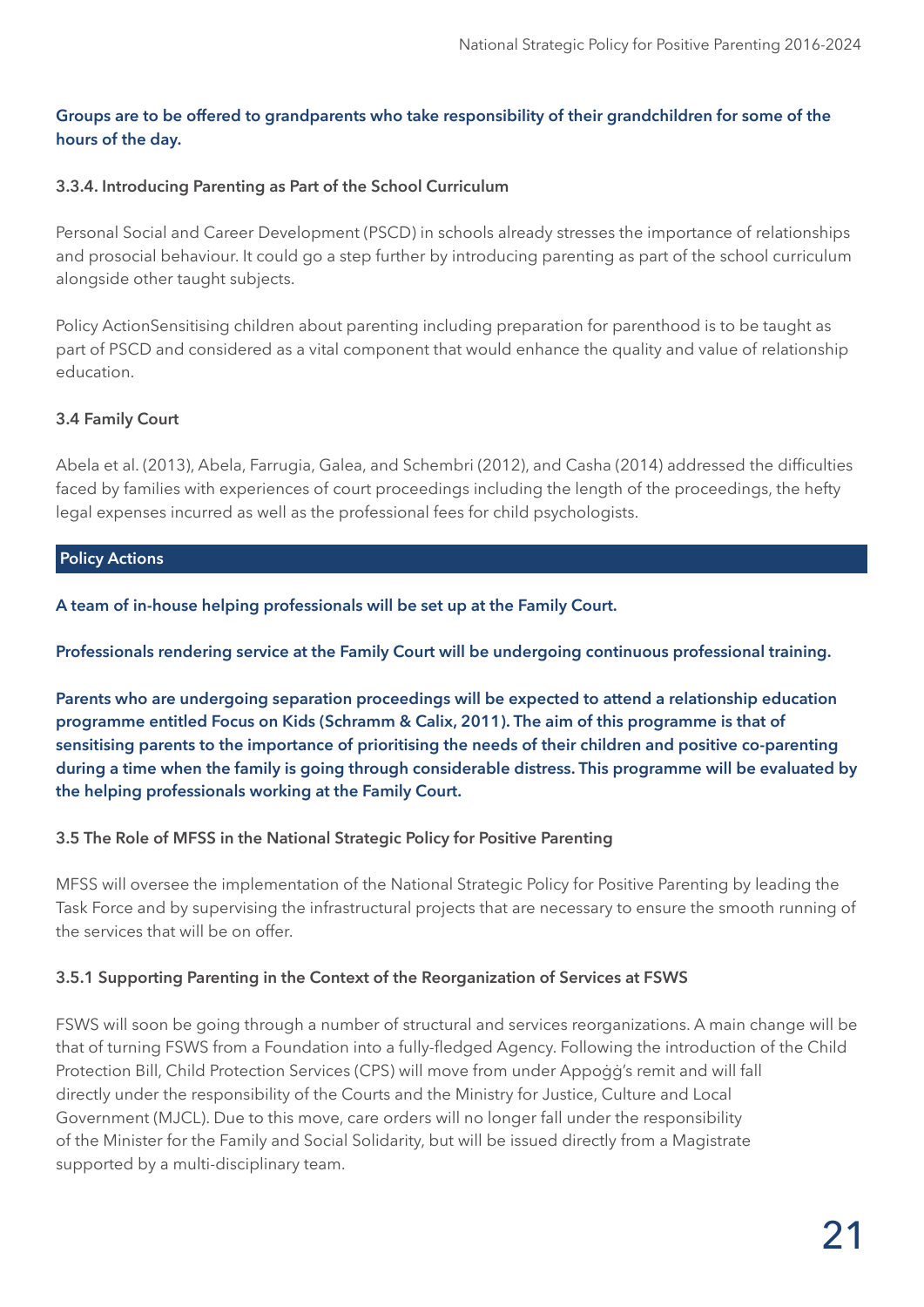#### **3.5.2. Supporting Positive Parenting in the Context of Looked-After Children**

One of the goals of this Strategic Policy is to reduce where possible the amount of children in out-of-home care through its preventive policy and early intervention. The Children's Services within FSWS will cater for children who are facing extreme challenges and who require out-of-home care at least temporarily. Children's Services aims to provide a better opportunity for the synergy and consolidation of resources in this specialised area of work, thus supporting parents and other carers who may play a significant role in children's lives.

As established in the Electoral Manifesto of 2013, proposal 07.017 states that:

#### **"A Centre for Adoption and Fostering will be set up to serve as a focal point and be of service in this area to provide support to interested couples."**

Services relating to fostering and adoptions currently fall under the remit of FSWS. In order to implement the above-mentioned manifesto proposal, it is being proposed that an Agency taking care of fostering and adoption be established and all existing services be restructured in order to fall under the new Agency's remit. New services in the areas of fostering and adoption will also fall under the responsibility of this Agency. The aim is for this Agency to be designed in order to provide efficient and effective specialised care services for prospective adoptive parents, foster carers and children in out-of-home care. An important element in this restructuring is the autonomy of such an agency.

`Given the lack of evidence-based courses provided to adoptive parents and foster carers (The Tavistock Centre for Couple Relationships [TCCR], 2015, April), it is proposed that such courses be administered along the same lines of other courses of good reputation abroad such as the relationship support programme for adoptive parents by TCCR, run in collaboration with the British Association for Adoption and Fostering. Similarly, training offered to foster carers as part of the Circle Program in Victoria, Australia has been highly recommended in the past (Frederico et al., 2012). The increase in children and parents coming from diverse cultural backgrounds calls for more culturally sensitive courses and trainers. It is also essential to carry out a pre-post evaluation study of all these types of training which are to be offered.

Every effort should be made to provide support to adoptive parents, even after the adoption is successful. Similarly, ongoing support for foster carers is considered one of the key variables leading to the successful outcome of a therapeutic approach to foster care. Other related variables include: the training of foster carers (with a focus on child development, trauma and attachment); therapeutic support for, and active engagement with, the biological parents; and therapeutic support for the child, including active support at school (Frederico et al., 2012). Such an approach necessitates more resources. Children's Services needs to be supported by a multi-disciplinary team to be able to offer a timely and specialised service.

#### **Policy Actions**

**Children's Services aims to provide a better opportunity for the synergy and consolidation of resources for this group of children and their families.**

**Screening of prospective adoptive parents and foster carers will be carried out by a psychologist and a social worker who possess specialised training in the assessment of attachment and the ability to evaluate the potential of a positive parenting environment.**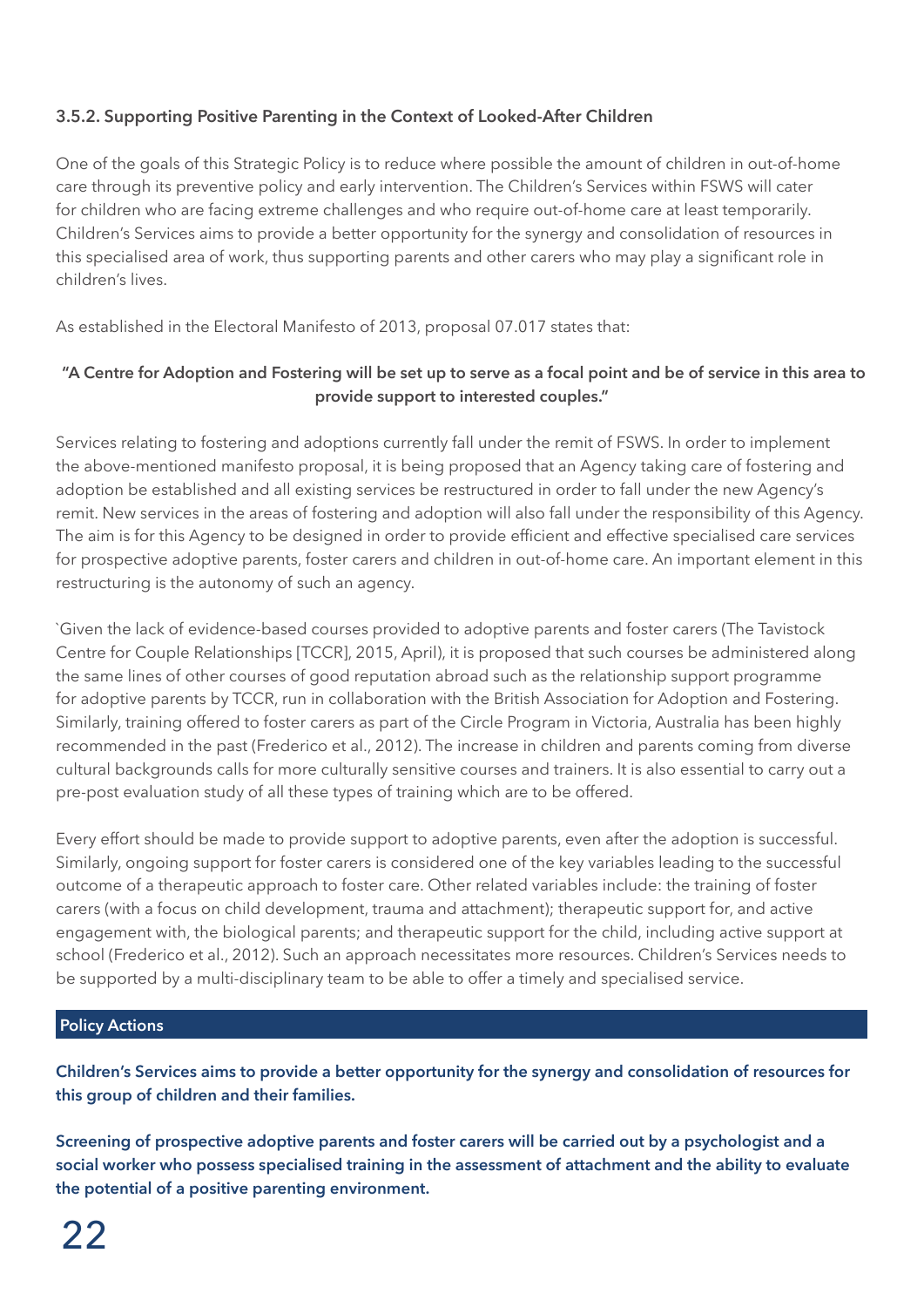**In the absence of evidence-based courses for prospective adoptive parents and foster carers, courses which are gaining a good reputation abroad will be adopted for training purposes. The increase of children and parents coming from diverse cultural backgrounds calls for culturally sensitive courses and trainers. A prepost evaluation study will be carried out.**

**Ongoing support for adoptive parents, even post-adoption, is to be made more available.** 

**Ongoing support for foster carers, the training of foster carers, therapeutic support for and active engagement with biological parents, and therapeutic support for the child including active support at school should be combined to provide children in foster care every opportunity to succeed.**

**Children's Services needs to be supported by a trans-disciplinary team to be able to offer a timely and specialised service.**

**Children's Services is to step up its efforts to attract more foster carers who are interested in taking care of children who cannot be raised by their biological parents.**

**Eligible next-of-kin foster carers are to be actively considered.** 

#### **Children under the age of five who need out-of-home care are to be placed with foster carers and should not be placed within a residential setting.**

#### **3.5.3. Community Services and Support for Parents in the Context of a National Strategy Against Poverty and Social Exclusion**

During the past couple of years, Community Services have developed quite extensively. Former Access Centres were further strengthened under the Leap Project, with 10 FRCs being opened in a number of locations, as part of the implementation of the National Strategy Against Poverty and Social Exclusion. Furthermore, proposal 07.058 of the Electoral Manifesto of 2013 stipulates that:

#### **"Utmost importance will be given to fight and eradicate poverty among children once and for all."**

In view of this, MFSS designed and implemented an Anti-Poverty Strategy, which will span over the next 9 years. This Strategy will ensure that each year, approximately 370 families will be supported out of risk of poverty through various schemes, programmes and benefits. The main scheme to alleviate these families from the risk of poverty is through the engagement in the labour market. The annual target set is for around 570 individuals to be assisted in finding gainful employment.. This will in turn positively impact around 870 dependent children.. Therefore, over the 9 year period, a total of 3,330 families will be supported to get out of poverty through the introduction of a total of 5,130 persons into employment, in turn affecting the lives of 7,830 children.

#### **3.5.4. Supporting Positive Parenting at Aġenzija Sapport**

Aġenzija Sapport works with persons with disability and their families, providing them with opportunities that enable them to fully participate in community life. Besides supporting parents whose children have a disability, the agency also supports parents who have a disability themselves.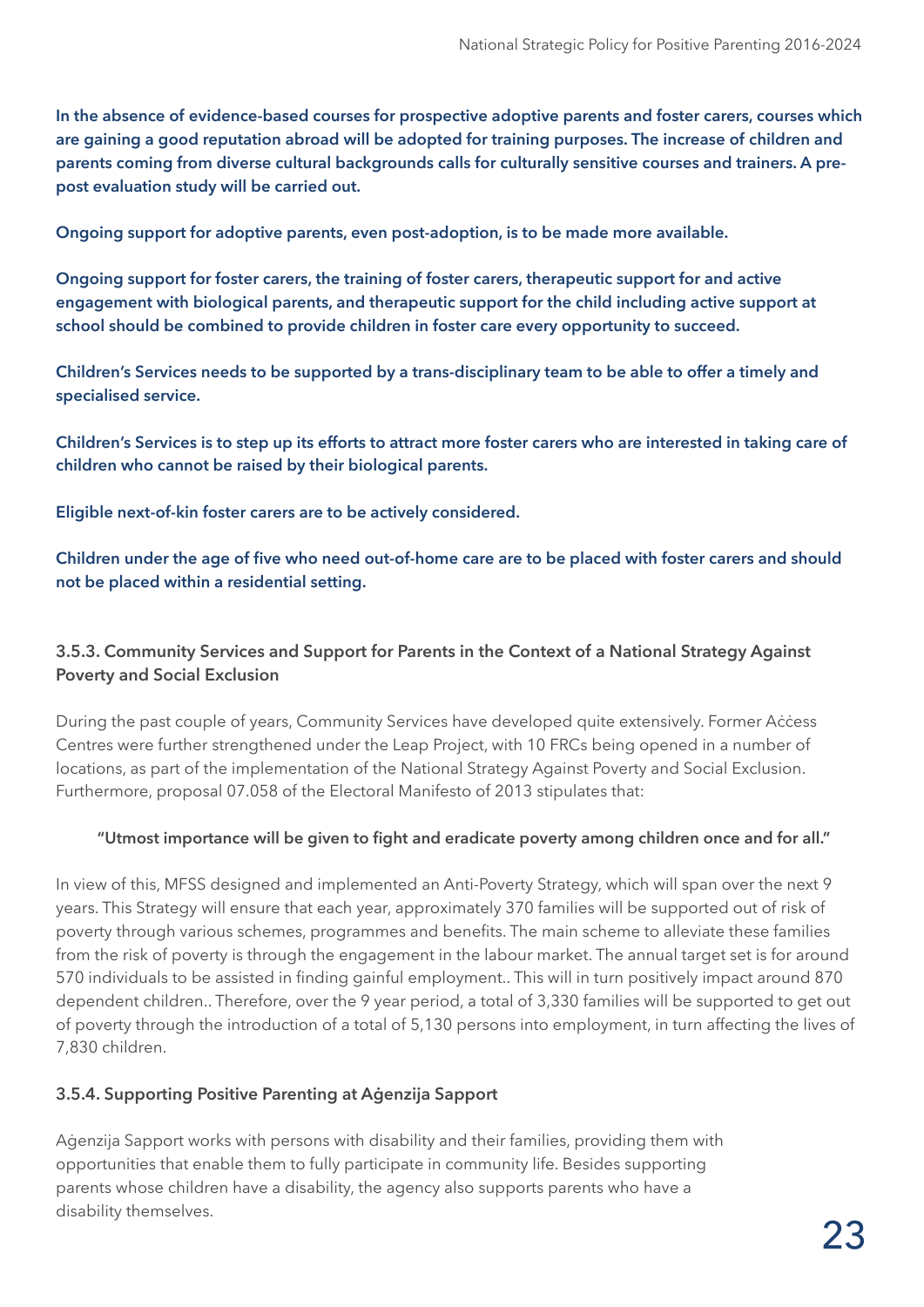According to the latest census held in 2011, 3% of parents with dependent children self-reported a disability and may need extra support. Contrary to public perception, people with a disability are capable of being good parents and tend to show remarkable resilience in finding ways of overcoming impairment-related barriers. Nevertheless the families of these parents may need extra support. This is often provided by the extended family but State support is also available through Aġenzija Sapport.

In this respect parents who have a disability and/or those parents who have young children with disability are given priority by Sapport. The work force at Sapport is mainly made up of social workers, psychology graduates and support workers. The continuous professional development of the staff based on a strengthsbased approach (Margalit & Kleitman, 2006) and the social model of disability (Oliver, 2004) are therefore very important. This model is based on constant consultation with parents and children with a disability and would help professionals empower parents in the upbringing of their children.

This Strategic Policy encourages NGOs to work more collaboratively with Aġenzija Sapport. This cross fertilisation, rich in expertise and experiences, will provide staff and families with the opportunity to build networks of support and to learn about each others' stories of success.

#### **Policy Actions**

**The continuous professional development of the staff based on a strengths-based approach and the social model of disability based on constant consultation with parents and children having a disability would help professionals empower parents in the upbringing of their children.** 

**Parents with a disability and/or parents whose child has a disability and their families need to be provided with timely psychological and family therapy support.** 

#### **3.5.5 Supporting Parenting Through Family Welfare Services**

Appoġġ offers a wide range of services for children and their families who find themselves in adverse circumstances. These services are mostly specialised and include the Domestic Violence Services, supervised access visits, Psychological Services and Family Therapy Services.

#### **3.5.5.1. Domestic Violence Services**

Domestic Violence Services provides support to adults and their children suffering from abuse in the family and in intimate relationships. The service also provides shelter for women and children who need to leave home because of issues related to safety. Managing aggressive behaviour helps perpetrators to take responsibility for their behaviour. Although Domestic Violence Services offers its services to both women and men, at present there is no specific service for men who are victims of violence. Moreover, children who witness domestic violence are referred to a psychologist. However, given the demands for such a service, these children are usually put on a waiting list. When the violence stops, some families are referred to Family Therapy Services whereas individual members needing psychotherapy are referred to Psychological Services.

It is being recommended that Domestic Violence Services focus more on parenting in the context of domestic violence, both for the mothers and fathers separately and together where safety is no longer an issue (Featherstone, White, & Morris, 2014; Sammut Scerri, 2015). Family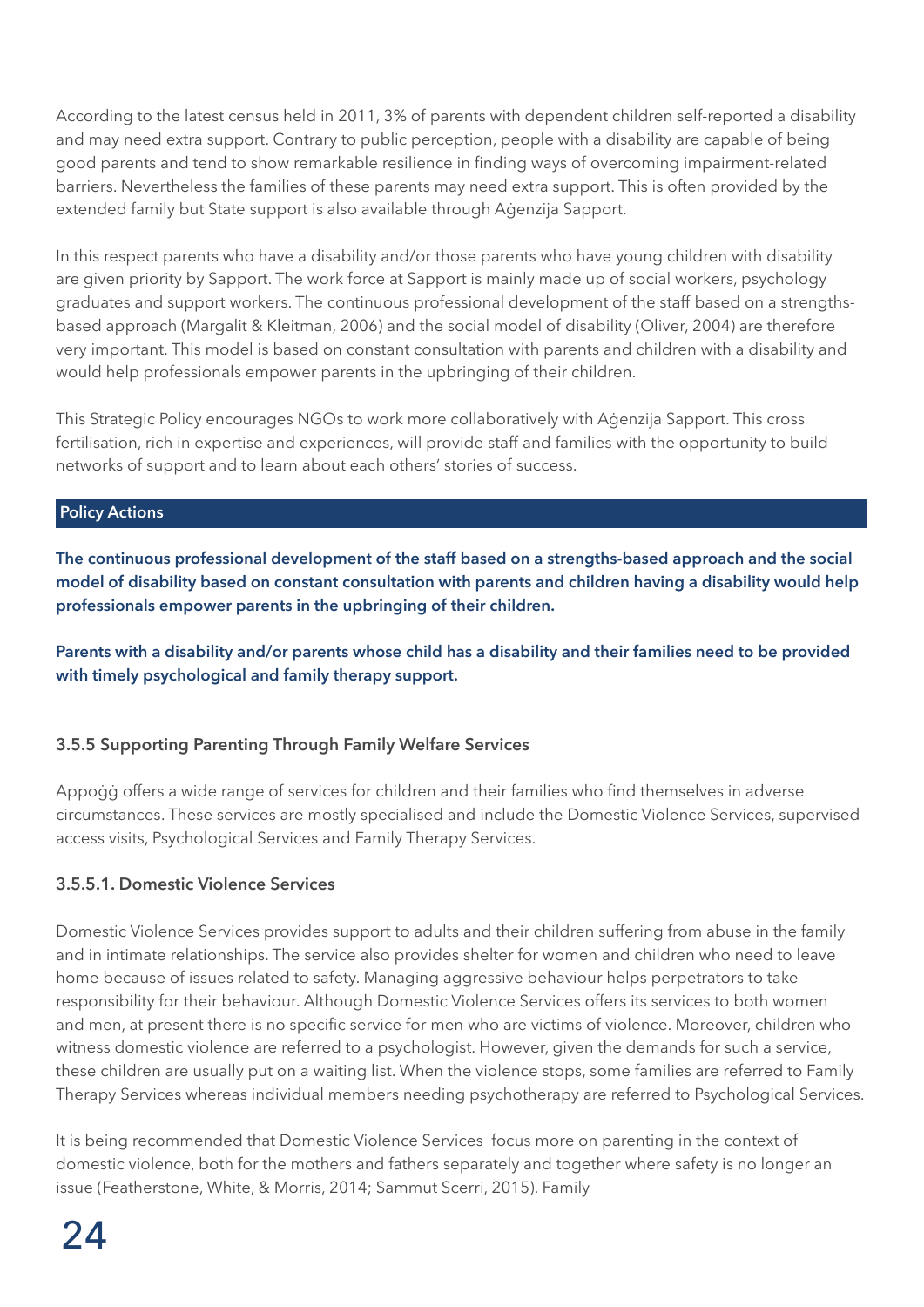Therapy Services and Domestic Violence Services need to develop their expertise in this systemic way of working. Routine checks for domestic violence in the antenatal visits at Mater Dei and referrals emanating from such screening will give priority to early intervention in line with the guiding principles of this Policy.

Professionals also need to be able to make a distinction between situational violence (Johnson, 2008) where arguments escalate but "there is no significant difference in the frequency and severity of violent behaviour perpetrated by men or women" (van Lawick, 2014, p. 76) and intimate terrorism where one person,

usually a man, terrorises the other. A service for men who are victims of violence also needs to be made available.

#### **Policy Actions**

**Specialised training is encouraged to be provided to professionals working in the area of domestic violence so that fathers are engaged not only in terms of their abusive behaviour but also in their role as fathers.** 

**Mothers too need to be offered a service whereby their parenting is supported in the context of violence.**

**Where appropriate and where safety is no longer an issue, parents and children can be offered family therapy rather than individual therapy.** 

#### **3.5.5.2. Supervised Access Visits**

Appoġġ offers safe and child friendly spaces where supervised access visits can take place. Supervisors monitoring such visits have an important role to play in helping parents and children connect during the visit. In this respect, it is believed that supervisors need to be trained in helping parents enhance their relationship with their children. Supervisors also need regular supervision to be able to discuss the challenges and dilemmas that they face when carrying out such delicate work.

#### **Policy Actions**

**Supervisors monitoring supervised access visits have an important role to play in helping parents and children connect during visits.**

**Supervisors need to receive continuous professional development on how to help children and parents enhance their relationship.**

**They also need regular supervision to be able to discuss the challenges and dilemmas they face in their work.**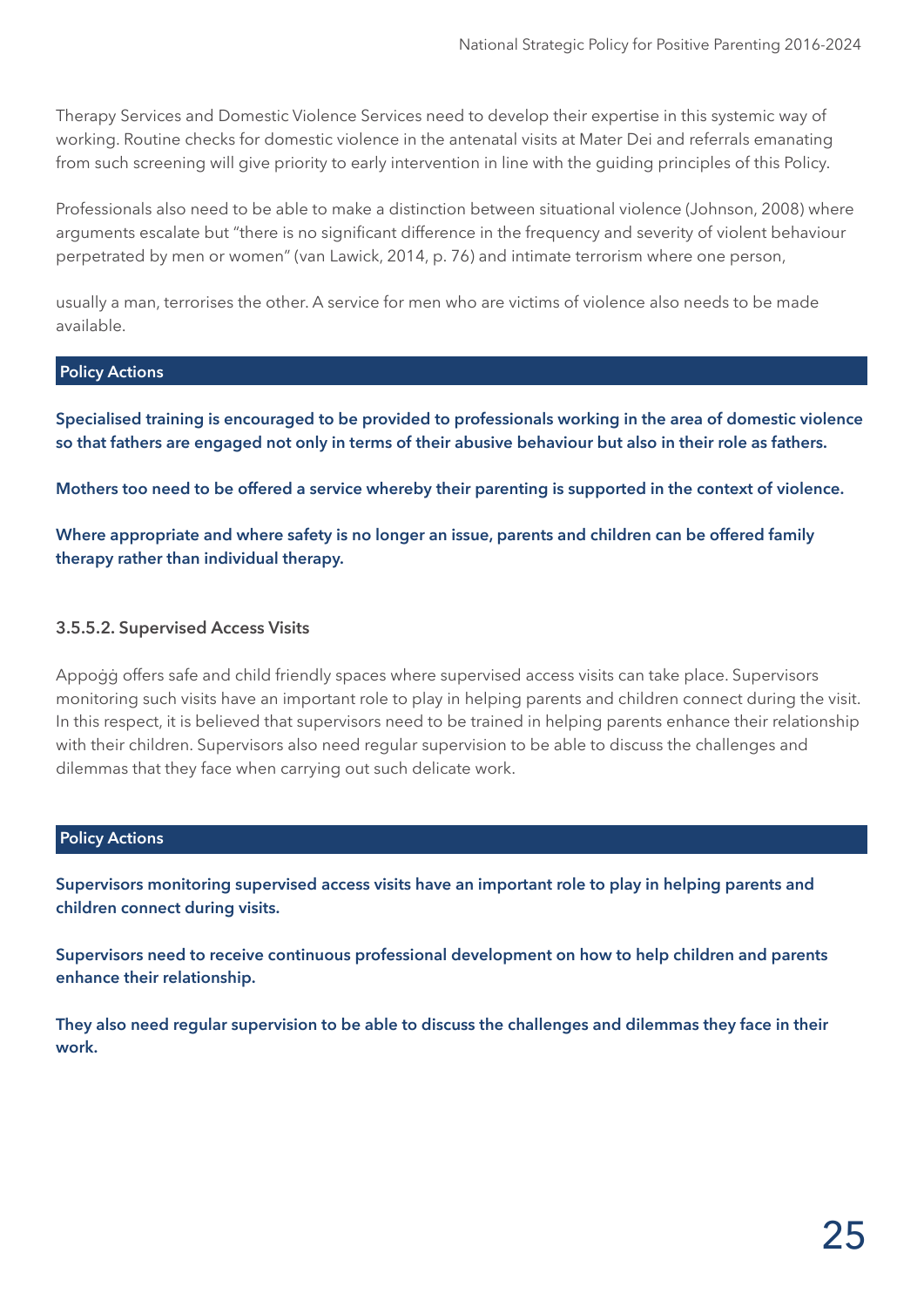#### **3.5.5.3. Services for Substance and Gambling Abuse**

Positive parenting is also crucial for families facing addiction difficulties. Agenzija Sedga offers services including a number of detoxification and residential services for clients with alcohol, drug and gambling abuse problems and their families. Community services need to be delivered both through office and homebased interventions, aimed at providing personalized services to clients and their significant others. A team of professionals offering psychological therapy and family therapy also caters for this particular client population.

Apart from current programmes, the 2014 National Report on the Drug Situation in Malta mentions a number of community-based programmes which include parenting skills programmes and other forms of teaching and learning held in schools and at Aġenzija Sedqa. No mention of family therapy intervention is made in this report in spite of the fact that such a therapy is considered a treatment of choice for persons suffering from substance abuse (Rowe, 2012) and gambling abuse (Kourgiantakis, Saint-Jacques, & Tremblay, 2013).

Furthermore, the evidence based MST (Rowe, 2012), is proposed to be introduced. This family-based treatment aims at helping families in the community where there are chronic, violent or substance-abusing young offenders who are at risk of out-of-home placement. This intervention should be of help in getting youngsters off drugs and in reducing the number of young drug offenders who often end up incarcerated at the Young Offenders Unit Rehabilitation Service (YOURS).

#### **Policy Actions**

**Family Therapy Services needs to be considered as a treatment of choice for persons suffering from substance and gambling abuse.**

**MST will be considered as a treatment of choice aimed at helping families in the community where there are chronic, violent or substance-abusing young offenders who are at risk of out-of-home placement.** 

#### **3.5.6. The Setting Up of FRCs in the Community**

The FRCs introduced by the Ministry for the Family and Social Solidarity in the community in various localities in Malta and Gozo, are excellent focal points that have been considered as ideal to cater for the needs of families with dependent children by providing advice, support, links with other services and therapy (Abela, Casha, et al., 2012). Their introduction will fill an important gap in services for families at community level by offering information, support and advice in the early stages of a difficulty, thus helping families to stay well. Besides broadening the services offered, they can serve as the link between services in the community, thus avoiding duplication. Other helping professionals such as psychologists, counsellors or family therapy teams may also intervene when families or couples are in need of therapy.

FRCs also have a community development professional as part of their trans-disciplinary team. The cultural and social aspect of FRCs provides families in that particular neighbourur hood the opportunity to gather together and form important networks of support. FRCs also work hand-in-hand with supporting NGOs willing to give or already giving a valuable contribution to families.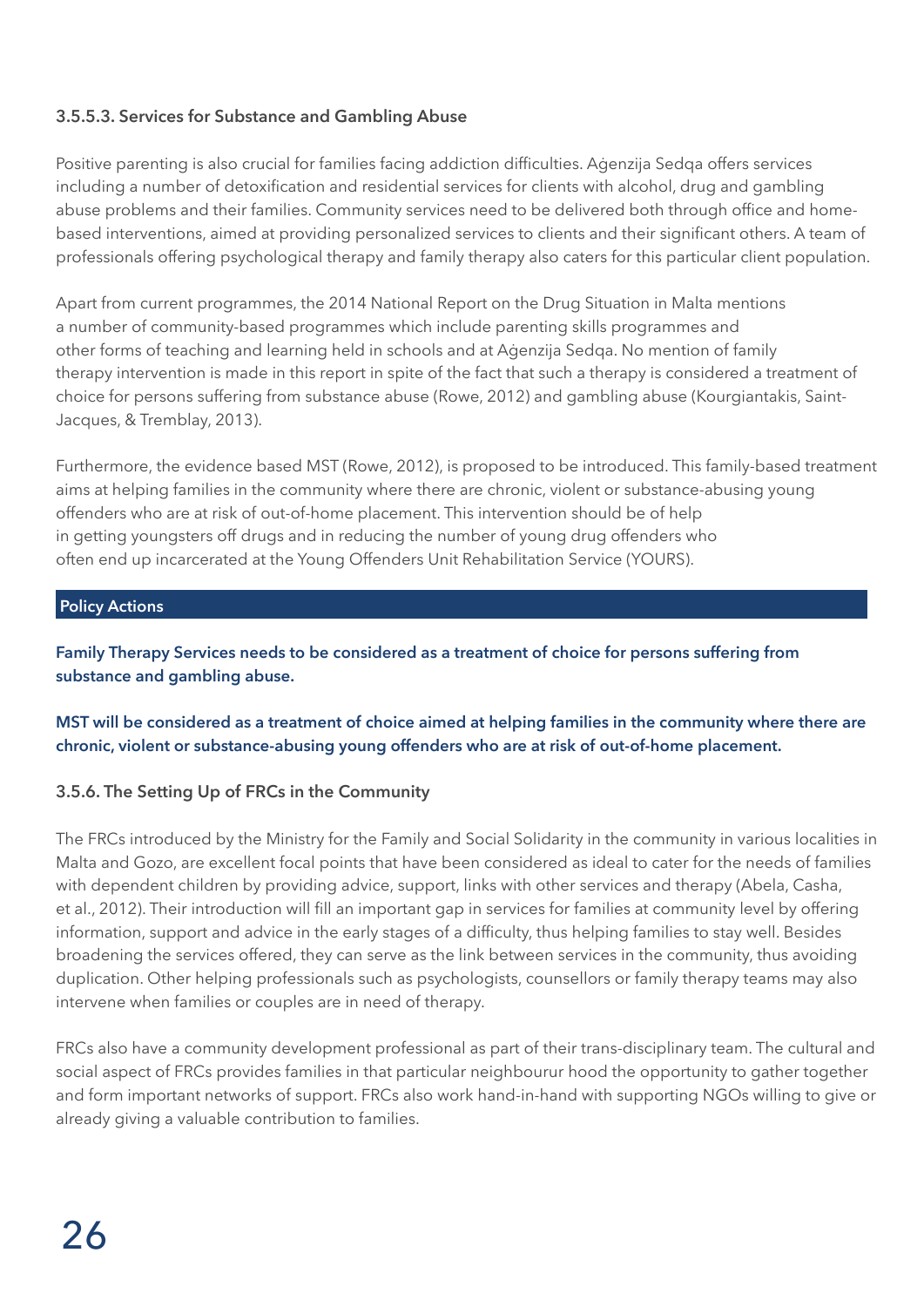#### **Policy Actions**

**The introduction of FRCs in the community, in various localities in Malta and Gozo, are excellent focal points that cater for the needs of families with dependent children by providing advice, support and therapy.** 

**Their introduction will fill an important gap in services for families at community level by offering information, support and advice in the early stages of a difficulty, thus helping families to stay well.**

**FRCs will also serve as an important meeting point for the community at large by organising a number of cultural and social activities.**

**Besides broadening the services offered, FRCs will serve as the link between services in the community, thus avoiding duplication**

#### **3.6. The Delivery of Parenting Programmes in the Community**

#### **3.6.1. The Parents as Partners Programme**

Given the importance of positive parenting, a number of related programmes have been developed over the years, and the outcome of these have brought about a recognized improvement in the way parents communicate with children (Sanders, 2008). Most of these programmes have focused directly on parental skills. In Malta, this is still the case and the focus still remains on the traditional teaching of parenting skills

attended mostly by mothers. However Cowan, Cowan, Pruett, Pruett, and Wong (2009, p. 676) reported that when involving the father in co-parenting groups, it was possible that "the parents' experience of the groups themselves, the discussions of children's development, and the relatively greater couple satisfaction and couple communication combined to protect the children against the rise in aggression, hyperactivity, depression, and shy or withdrawn behaviors".

#### **3.6.2. The Incredible Years Programme**

The Incredible Years Programme caters for children from low income, low education, highly stressed or isolated families, single-parent families, and families where there is considerable discord, maternal depression, or drug abuse in which children are at particularly high risk for developing conduct disorder (CD) (refer to http://incredibleyears.com).Children whose parents' discipline approaches are inconsistent, physically abusive, or critical are also at high risk for CD (Ogbu, as cited in Foley, 2004) as are children whose parents are disengaged and uninvolved in their children's school experiences.

The course is based on well-established behavioural/social learning principles that describe how behaviours are learned and how they can be changed. At the core of this approach is the simple idea that people change as a result of the interactions they have on a daily basis with one another. The emphasis is placed on helping parents' interactions with their children become more positive and on changing parents' responses to specific child behaviours.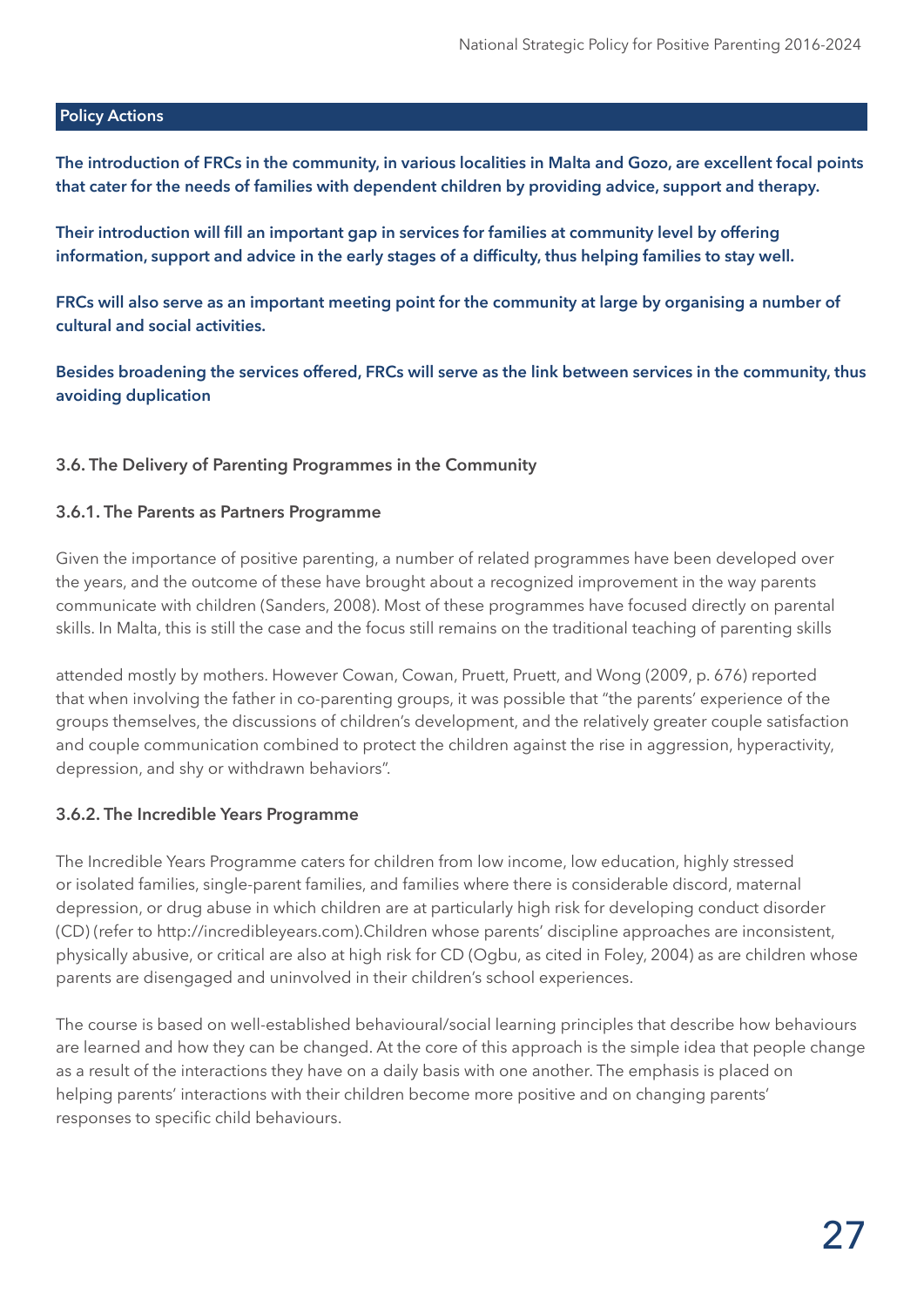#### **3.6.3. Making Use of Different Modes of Media to Deliver Parenting Courses**

Anglo-American literature connected to parenting programmes has in recent years focused on how positive parenting may be made accessible to a bigger number of families through different modes of media which include programmes offered on television and on the internet (Sanders et al., 2008). These programmes have been found to have far-reaching positive effects on diverse parenting situations in different cultural contexts (Morawska et al., 2011). Given that many parents may find it difficult to timetable such courses in their busy schedules, the successful outcomes of such programmes offered through the media elsewhere should augur well for running these courses through the media in our country (Morawska et al., 2011; Sanders et al., 2008).

#### **3.6.3. Making Use of Different Modes of Media to Deliver Parenting Courses**

#### **Policy Actions**

**The Parents as Partners Programme and the Incredible Years Programme are to be offered in the FRCs.** 

#### **A media-based parenting programme which introduces awareness about positive parenting to the general public will be offered.**

#### **3.7. Home-Based Therapy Services**

Apart from the presence of multi-disciplinary teams in every FRC, community services will also benefit from home-based therapy offered in the community. The first type of home-based therapy is a form of systemic family therapy. Besides therapy it also incorporates family support and intervention and caters for families who would not engage with services in spite of their high level of need. This type of home-based therapy has been on offer in other countries such as the Netherlands (van Lawick & Bom, 2008) and the UK (Sammut, 2010). Research has shown that this kind of therapy can reach families who are living on the margin of society and who are at risk of having their children taken away.

#### **Policy Action**

**Home-based therapy catering for families who would not otherwise engage with services but who have a high level of need and whose children are at risk of being put into care will be on offer. This will happen should the current pilot project at the Qawra LEAP Centre yield positive results.**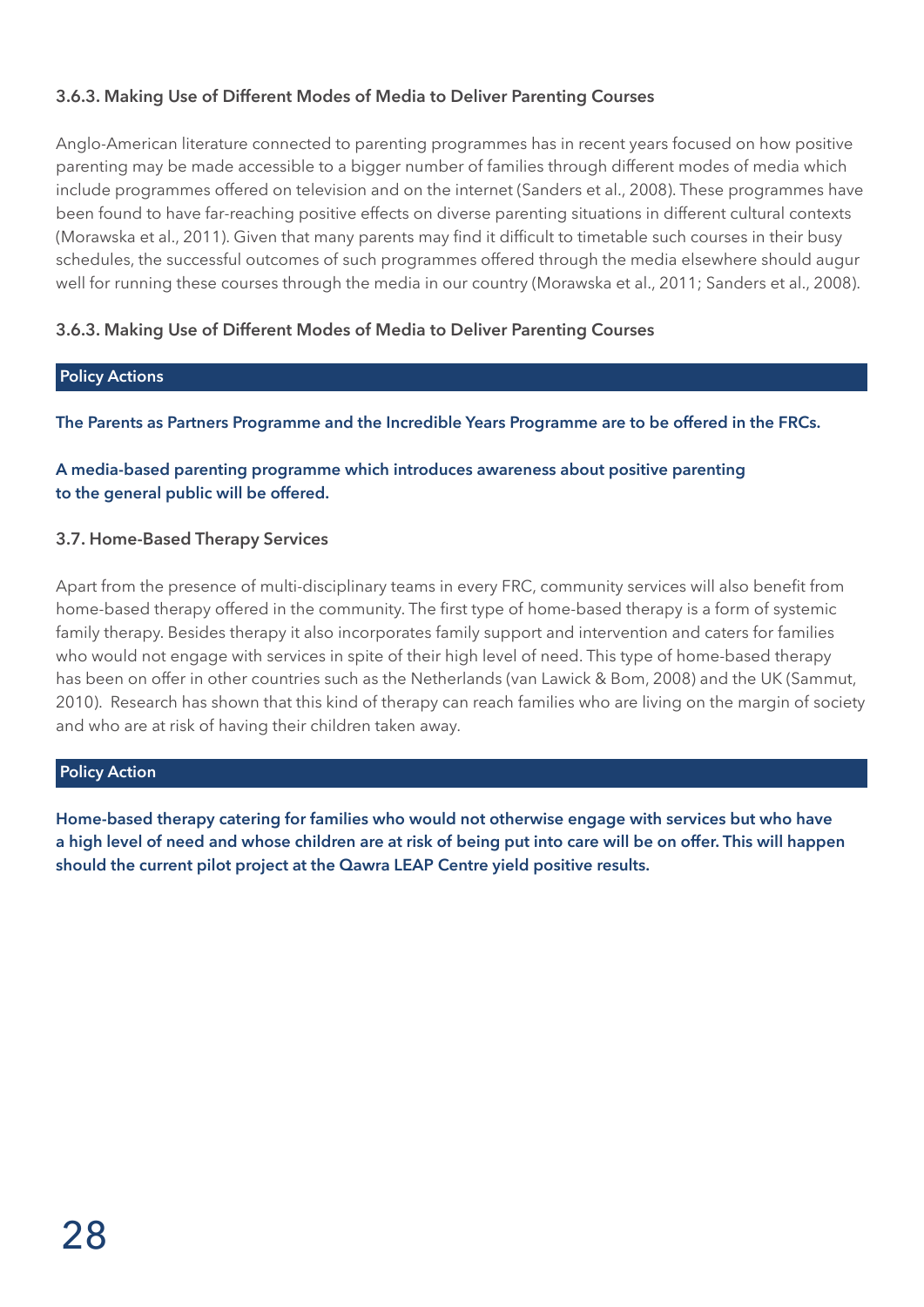#### **3.8. Training in Multi-Systemic Therapy**

MFSS is also offering training in MST to professionals such as social workers, psychologists, family therapists and counsellors, to help families where there are chronic, violent or substance-abusing young offenders who are at risk of out-of home placement. The training is being offered by the Norwegian Centre for Child Behavioural Development. MST is also a family home-based treatment.

#### **Policy Actions**

**MST training will be on offer to practitioners.**

**Once trained, therapists will be able to help families where there are chronic, violent or substanceabusing young offenders who are at risk of out-of-home placement.**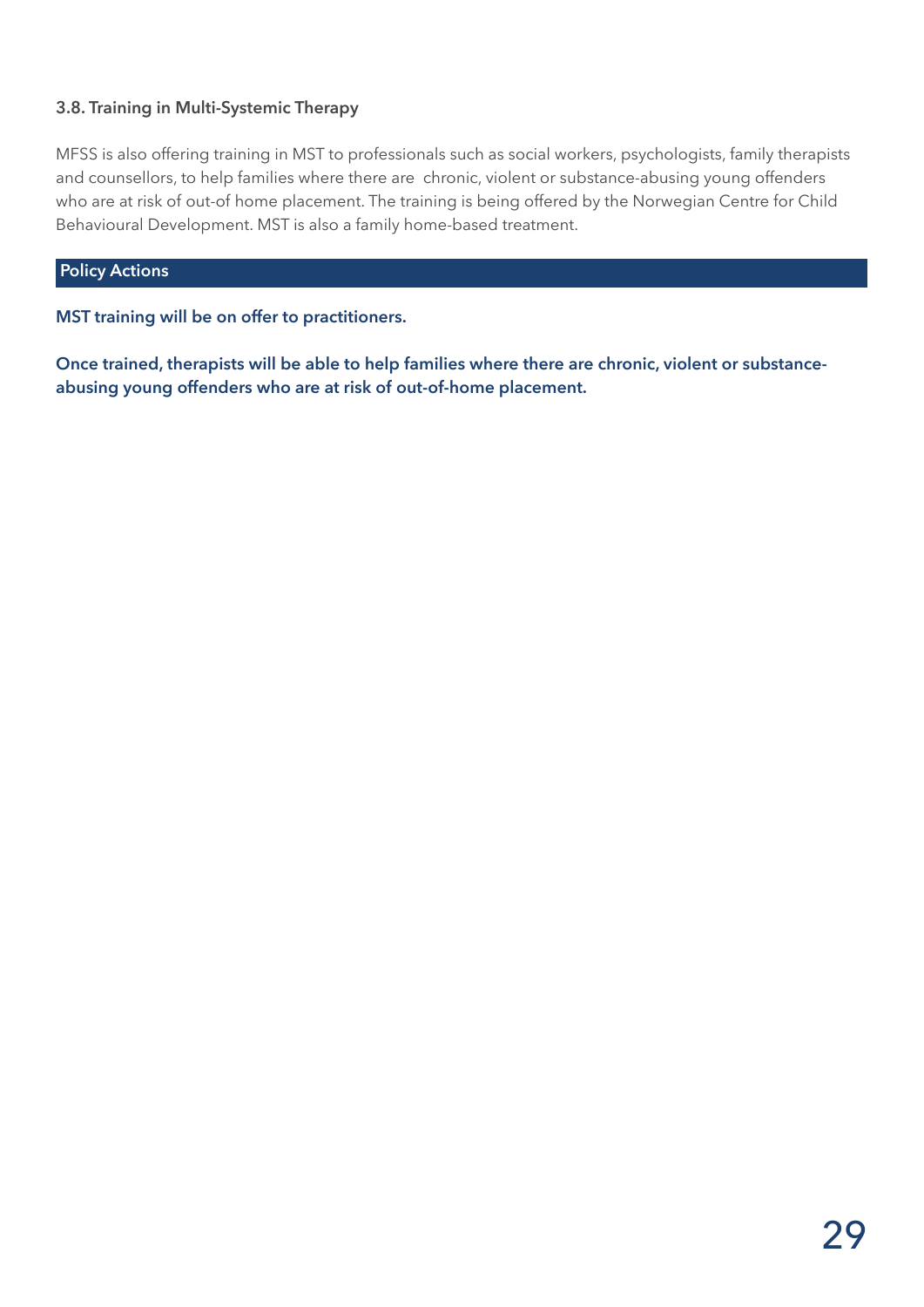

'A baby is born with a need to be loved and never outgrows it'

Frank A. Clark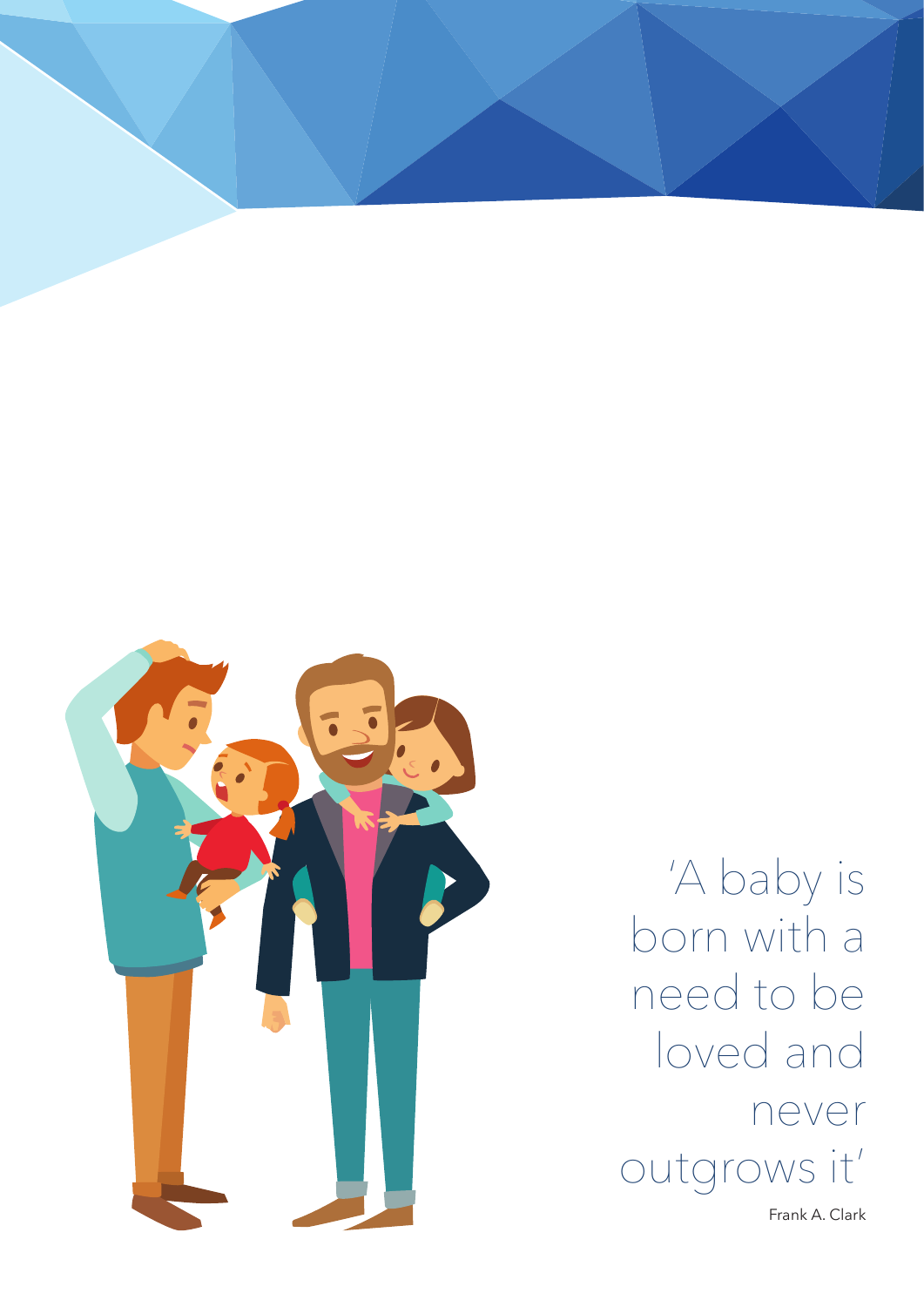## THE SETTING UP OF A FORUM FOR CHILDREN WITHIN THE OFFICE OF **4** THE COMMISSIONER FOR CHILDREN

In line with the United Nations Convention for the Rights of the Child, the Council for Children within the Office of the Commissioner for Children will serve as a forum for discussion where children will have the opportunity to air their views on their family and on society in general. Children's views should be analyzed and utilised for policy development. The Children's Forum should ensure that children from minority groups are represented and can take an active part in the discussion. Regular meetings for discussions are to be held by the Forum for Children. The Task Force in charge of the Strategic Policy will convene a meeting with the Forum for Children on an annual basis to listen to what children have to say with regard to parenting. Every effort should be made to include children's views on the Strategic Policy in the implementation exercise

#### **Policy Actions**

**A Forum for Children will be set up within the Office of the Commissioner for Children where children will hold regular meetings to discuss their views on parenting.** 

**The Task Force in charge of the Strategic Policy will convene a meeting with the Forum for Children on an annual basis.**

**Every effort should be made to include children's views on the Strategic Policy in the implementation exercise.**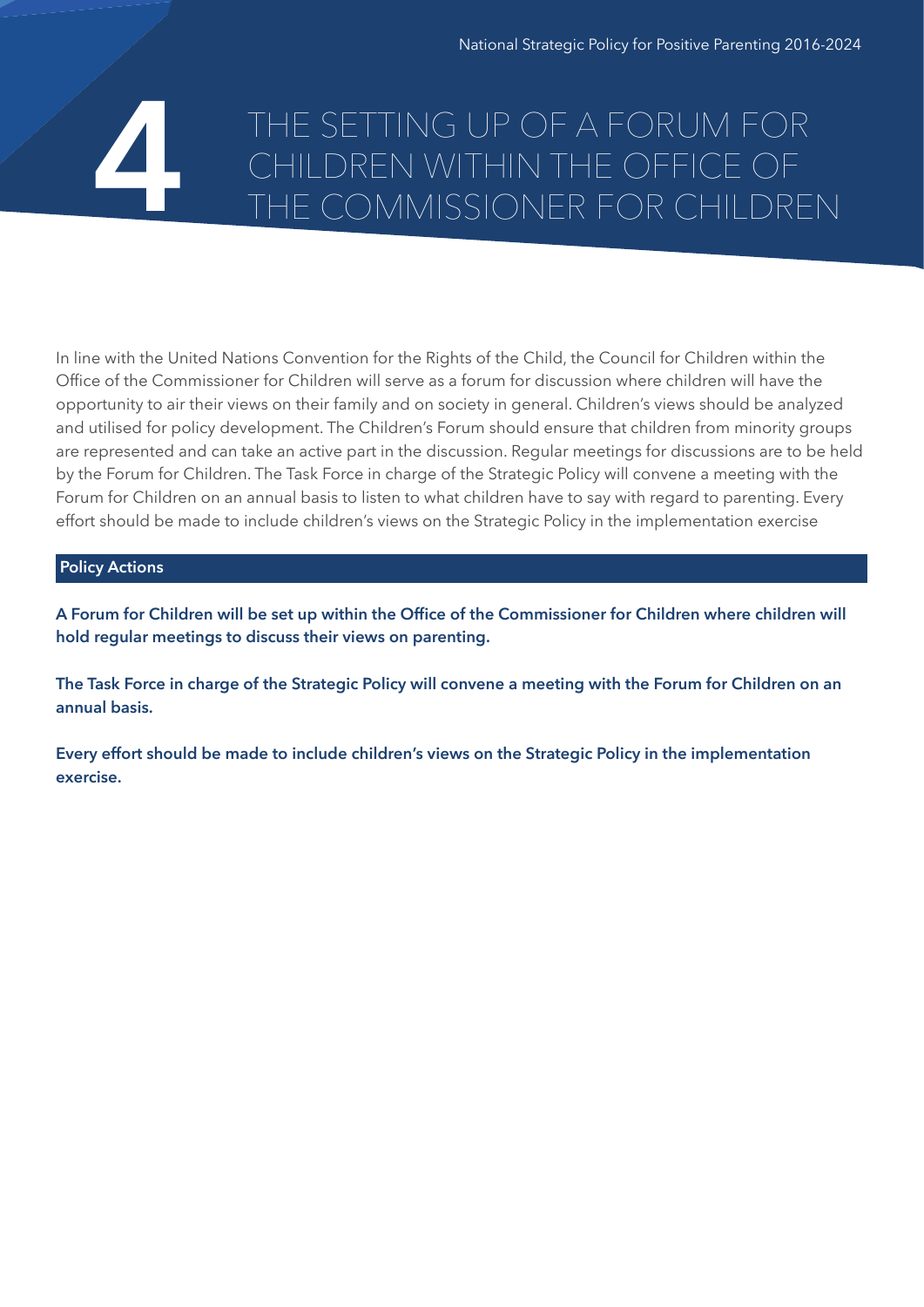

'Don't worry that children never listen to you; worry that they are always watching you'

Robert Fulghum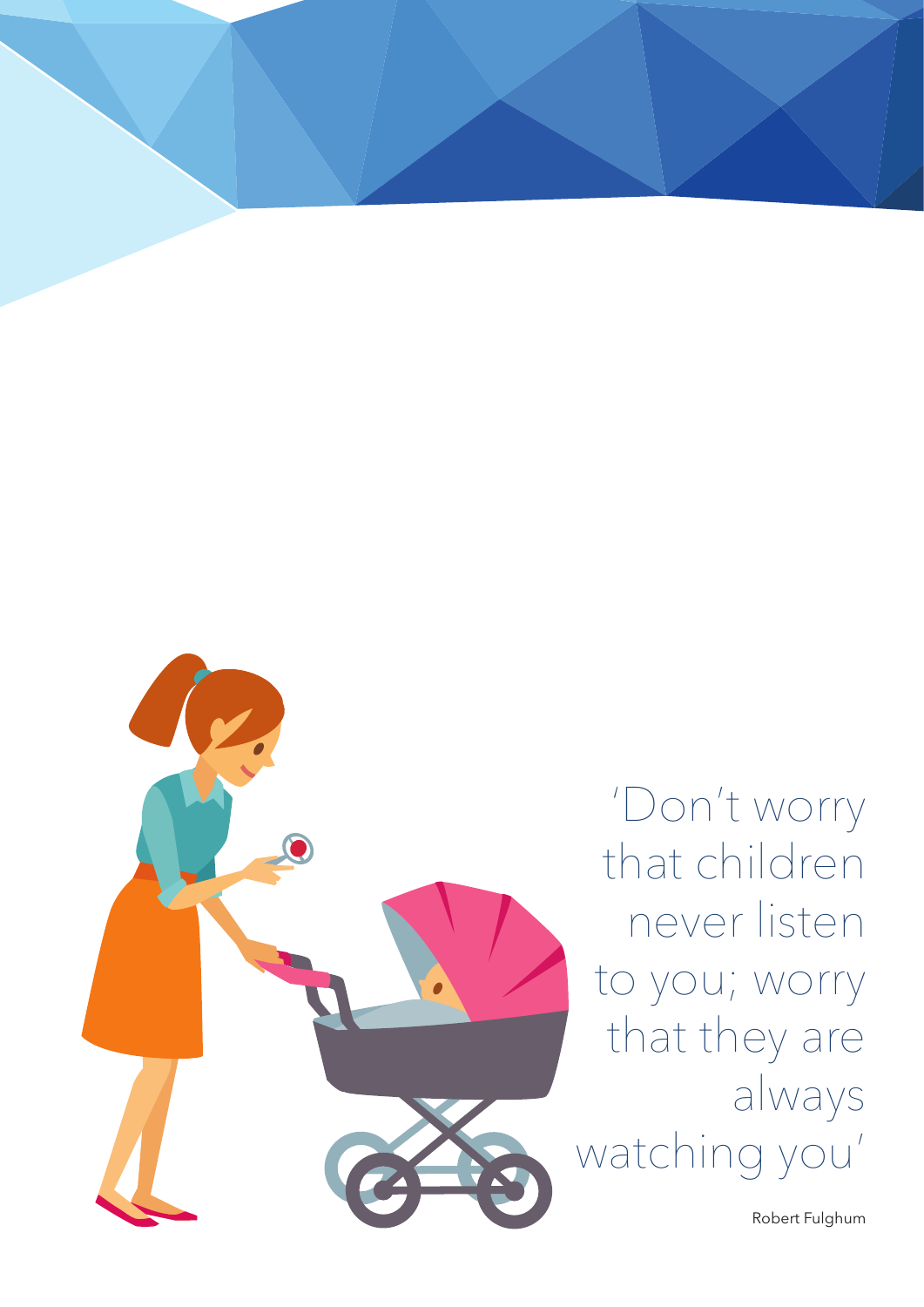## **5** MAKING IT HAPPEN

The Task Force appointed by the Minister for the Family and Social Solidarity will take responsibility for the rolling out of this Strategic Policy. The Task Force will also be responsible for reviewing the Policy in the first quarters of 2019 and 2022.

#### **5.1. Commitments With Timelines for Delivery**

Setting up of the Task Force: November 2016 Media campaign: November 2016 to May 2017 Setting up of a computerised system: November 2016 to May 2017 Policy Actions in the Health setting: November 2016 to November 2017 Policy Actions in the Childcare setting: November 2016 to November 2017 Policy Actions in the Education setting: November 2016 to December 2017 Policy Actions in the Justice setting: November 2016 to November 2017 Policy Actions in the Family and Social Solidarity setting: November 2016 to November 2017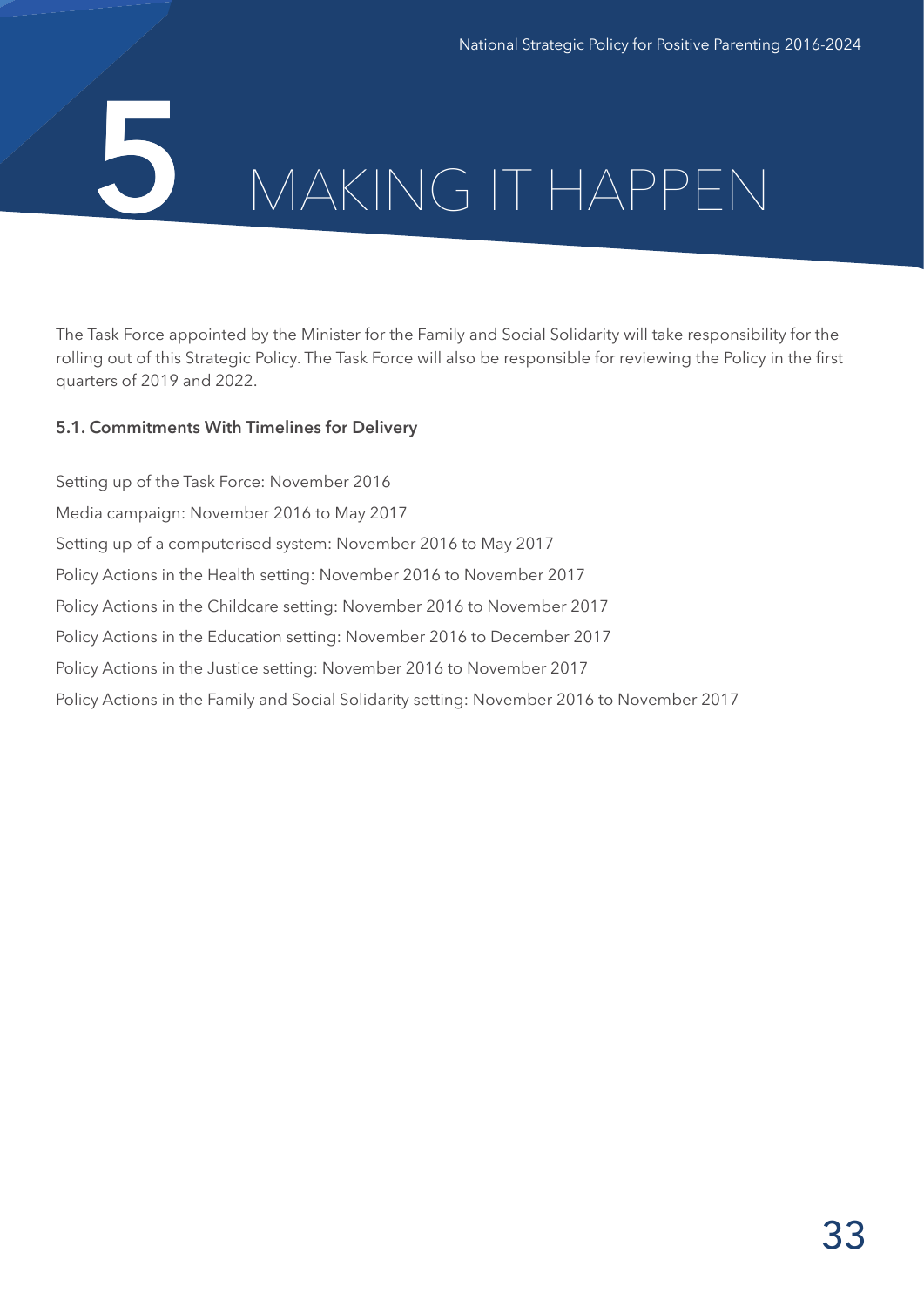## **REFERENCES**

Abela, A., Abdilla, N., Abela, C., Camilleri, J., Mercieca, D., & Mercieca, G. (2012). Children in out-of-home care in Malta: Key findings from a series of three studies commissioned by the Office of the Commissioner for Children. Malta: Office of the Commissioner for Children.

Abela, A., Casha, C., Borg Xuereb, R., Clark, M., Inguanez, J., & Sammut Scerri, C. (2012). The needs of Maltese families with dependent children: A focus group study among professionals. Bank of Valletta Review, (45), 55-86. Retrieved from https://www.bov.com/content/bov-review

Abela, A., Farrugia, R., Casha, C., Galea, M., & Schembri, D. (2013). The relationship between Maltese adolescents and their parents (Department of Family Studies Research Report No.1). Malta: Office of the President of Malta.

Abela, A., Farrugia, R., Galea, M., & Schembri, D. (2012). The relationship between parents and their adolescent children with special reference to consensual and contentious separations. International Journal of the Jurisprudence of the Family, 3, 111-143. Retrieved from http://www.iasjf.org/journal

Abela, A., & Renoux, M. C. (2014). Families living on the margin in affluent societies. In A. Abela & J. Walker (Eds.), Contemporary issues in family studies: Global perspectives on partnerships, parenting and support in a changing world (pp. 302-316). Chichester, England: Wiley Blackwell.

Borg Xuereb, R. (2008). The needs of Maltese first-time parents during their transition to parenthood: Implications for the development of an educational programme (Unpublished doctoral thesis). Malta: University of Malta.

Carlson, M. J., & McLanahan, S. S. (2006). Strengthening unmarried families: Could enriching couple relationships also improve parenting? Social Service Review, 80(2), 297-321. doi: 10.1086/503123

Casha, C. (2014). A qualitative study of Maltese families in which fathers default on child maintenance (Unpublished Master's dissertation). Malta: University of Malta.

Cowan, P. A., Cowan, C. P., Pruett, M. K., Pruett, K., & Wong, J. J. (2009). Promoting fathers' engagement with children: Preventive interventions for low-income families. Journal of Marriage and Family, 71(3), 663-679. doi:10.1111/j.1741- 3737.2009.00625.x

Daly, M. (2011). Building a coordinated strategy for parenting support: Synthesis Report [Peer Review in Social Protection and Social Inclusion 2011]. Retrieved from European Commission Directorate-General for Employment, Social Affairs and Inclusion website: http://www.ec.europa.eu/social

Daly, M. (2013). Parenting support policies in Europe. Families, Relationships and Societies, 2(2), 159-174. doi:10.1332/204674313X666886

Daly, M. (Ed.). (2007). Parenting in contemporary Europe: A positive approach. Strasbourg, France: Council of Europe.

European Commission. (2016, March). Over 5.1 million babies born in 2014 (Press Release). Luxembourg City, Luxembourg: Author. .

European Union Agency for Fundamental Rights. (2014). Violence against women: An EU-wide survey – Main results. Retrieved from http://fra.europa.eu/en/publication/2014/vaw-survey-main-results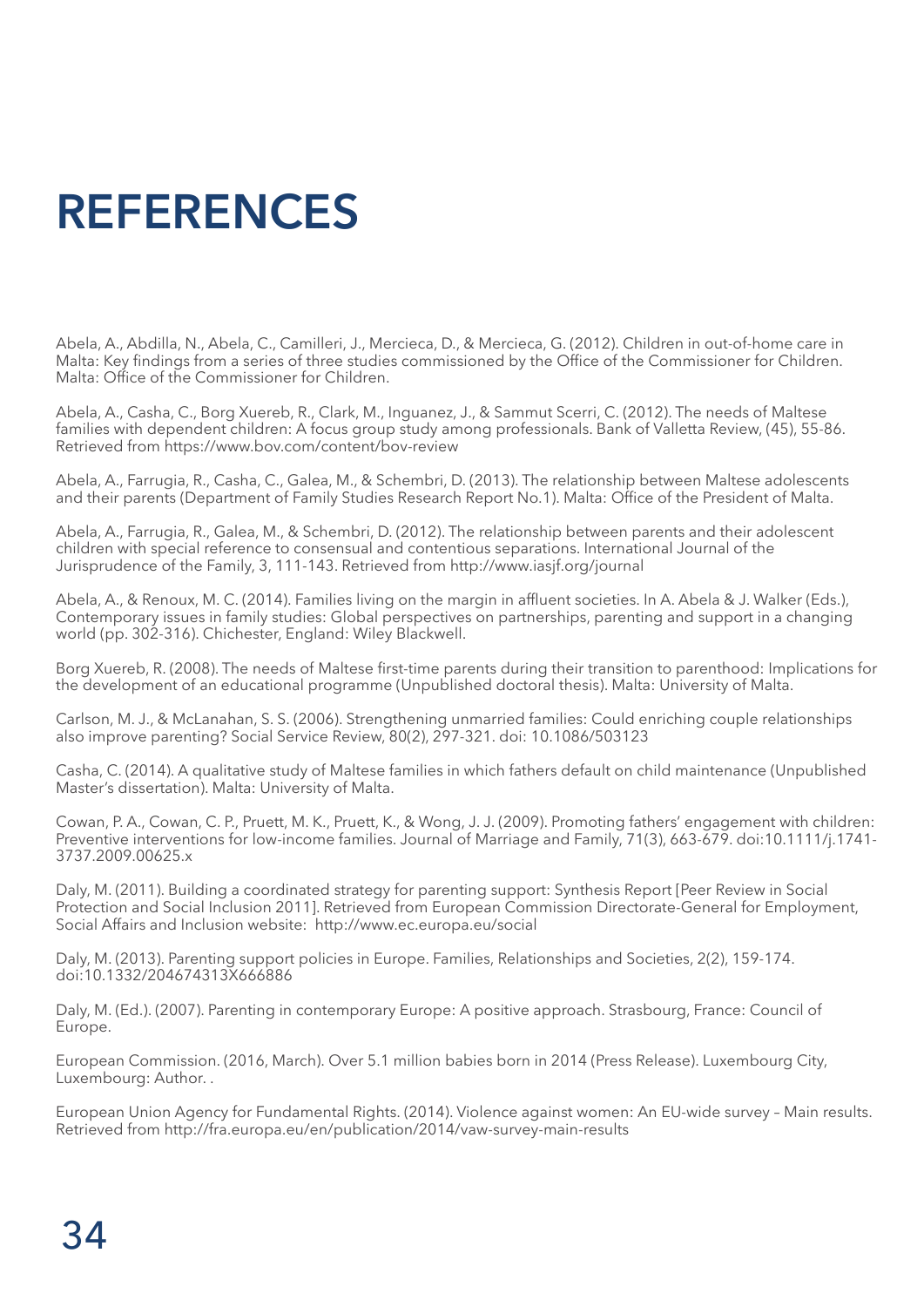Farrugia, T. (2014). The lived experience of couples in remarried relationships following divorce in Malta (Unpublished Master's dissertation). Malta: University of Malta.

Featherstone, B., White, S., & Morris, K. (2014). Re-imagining child protection: Towards humane social work with families. Bristol, England: The Policy Press.

Feinberg, M. E., & Kan, M. L. (2008). Establishing family foundations: Intervention effects on coparenting, parent/ infant well-being, and parent-child relations. Journal of Family Psychology, 22(2), 253-263. doi: 10.1037/0893- 3200.22.2.253

Foley, D. (2004). Ogbu's theory of academic disengagement: Its evolution and its critics. Intercultural Education, 15(4), 385-397. doi: 10.1080/1467598042000313412

Foster, E. M., Prinz, R. J., Sanders, M. R., & Shapiro, C. J. (2008). The costs of a public health infrastructure for delivering parenting and family support. Children and Youth Services Review, 30(5), 493-501. doi: 10.1016/j. childyouth.2007.11.002

Frederico, M., Long M., McNamara, P., McPherson, L., Rose, R., & Gilbert, K. (2012). The Circle Program: An evaluation of a therapeutic approach to foster care. Retrieved from the Centre for Excellence in Child and Family Welfare website: http://www.cfecfw.asn.au

Government of Malta. (2002). Malta national report. Retrieved from University of Malta website: http://www. um.edu.mt/ data/assets/pdf file/0006/63699/Malta\_WSSD.pdf

Greene, S. M., Anderson, E. R., Forgatch, M. S., DeGarmo, D. S., & Hetherington, E. M. (2012). Risk and resilience after divorce. In F. Walsh (Ed.), Normal family processes: Growing diversity and complexity (4th ed., pp.102-127). New York, NY: Guilford Press.

Johnson, M. P. (2008). A typology of domestic violence. Boston, MA: Northeastern University Press.

Kohler, H. P, Billari, F. C., & Ortega, J. A. (2001, October). Towards a theory of lowest-low fertility (MPIDR Working Paper WP 2001-032). Rostock, Germany: Max Planck Institute for Demographic Research.

Kourgiantakis, T., Saint-Jacques, M. C., & Tremblay, J. (2013). Problem gambling and families: A systematic review. Journal of Social Work Practice in the Addictions, 13(4), 353-372. doi: 10.1080/1533256X.2013.838130

Lee, V. E., & Burkam, D. T. (2002). Inequality at the starting gate: Social background differences in achievement as children begin school. Washington, DC: Economic Policy Institute.

Margalit, M. & Kleitman, T. (2006). Mothers' stress, resilience and early intervention. European Journal of Special Needs Education, 21(3), 269-283. doi: 10.1080/08856250600810682

Ministry for the Family and Social Solidarity. (2014). National strategic policy for poverty reduction and for social inclusion: Malta 2014-2024. Malta: Author.

Morawska, A., Sanders, M., Goadby, E., Headley, C., Hodge, L., McAuliffe, C., Pope, S., & Anderson, E. (2011). Is the Triple P-Positive Parenting Program acceptable to parents from culturally diverse backgrounds? Journal of Child Family Studies, 20(5), 614-622. doi: 10.1007/s10826-010-9436-x

Moullin, S., Waldfogel, J., & Washbrook, E. (2014). Baby bonds: Parenting, attachment and a secure base for children. Retrieved from the Sutton Trust website: http://www.suttontrust.com/researcharchive/baby-bonds

National Family Commission. (2002). Report on the conference 'Building Bridges: Networking between Family Services'. Retrieved from https://mfss.gov.mt/en/NFC/Pages/Publications.aspx

National Statistics Office. (2001, March). Labour force survey (News release). Malta: Author. National Statistics Office. (2011). Demographic review 2010. Retrieved from http://nso.gov.mt/en/publicatons/ Pages/Publications-by-Date.aspx